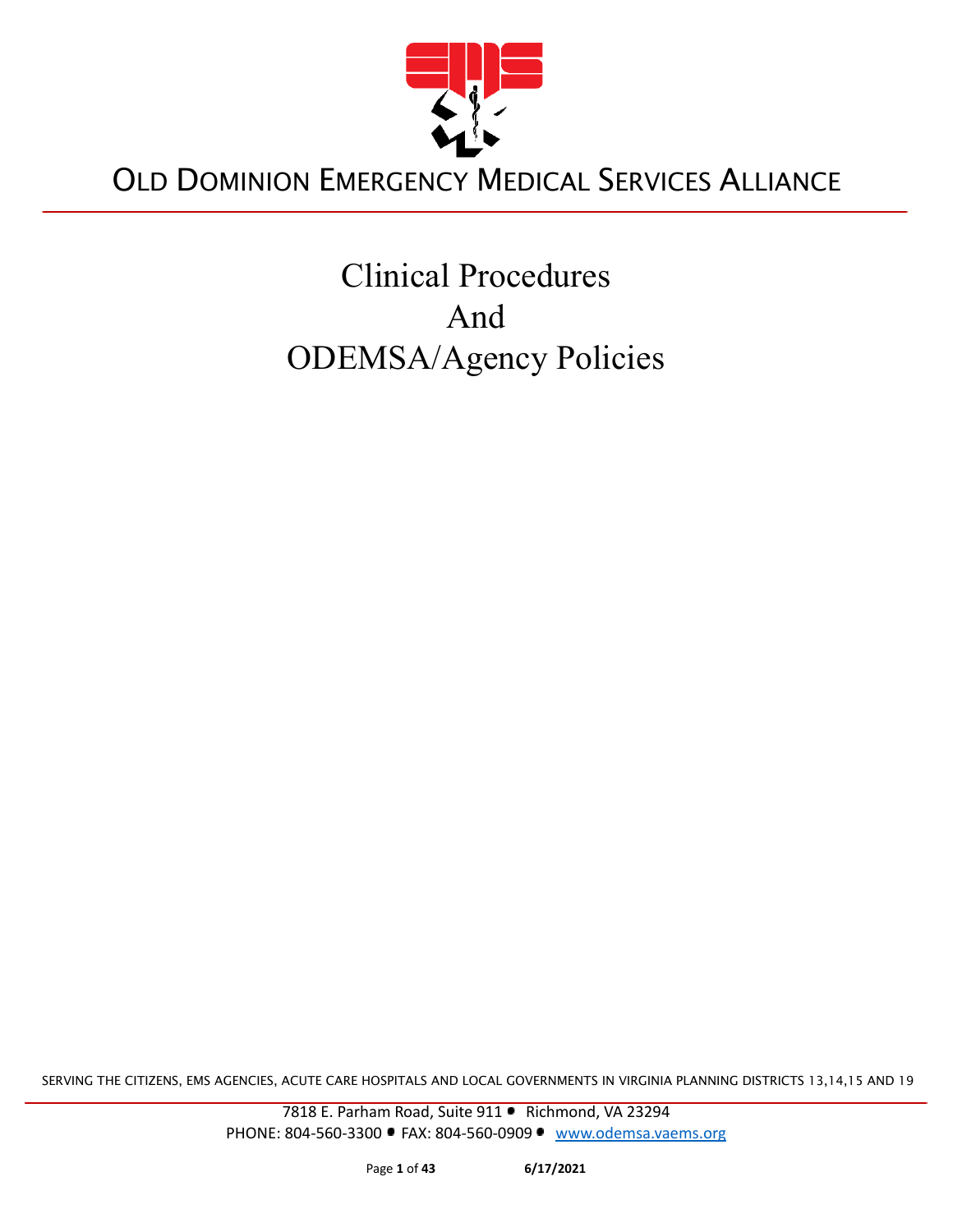

Student's and FTO's signatures below signify that the student has demonstrated sufficient working knowledge and can perform such competency and has had the opportunity to ask and has had all questions and answers provided to their level of comfort.

Competency – ODEMSA – Regional Protocols – **Clinical Procedures –**

#### **(12-Lead ECG Acquisition)**

Student's Name and Signature – date below:

|                                        |           | Date |
|----------------------------------------|-----------|------|
| <b>Printed Name</b>                    | Signature |      |
| FTO's Name and Signature – date below: |           |      |
|                                        |           | Date |
| <b>Printed Name</b>                    | Signature |      |

SERVING THE CITIZENS, EMS AGENCIES, ACUTE CARE HOSPITALS AND LOCAL GOVERNMENTS IN VIRGINIA PLANNING DISTRICTS 13,14,15 AND 19

7818 E. Parham Road, Suite 911 · Richmond, VA 23294 PHONE: 804-560-3300 • FAX: 804-560-0909 • [www.odemsa.vaems.org](http://www.odemsa.vaems.org)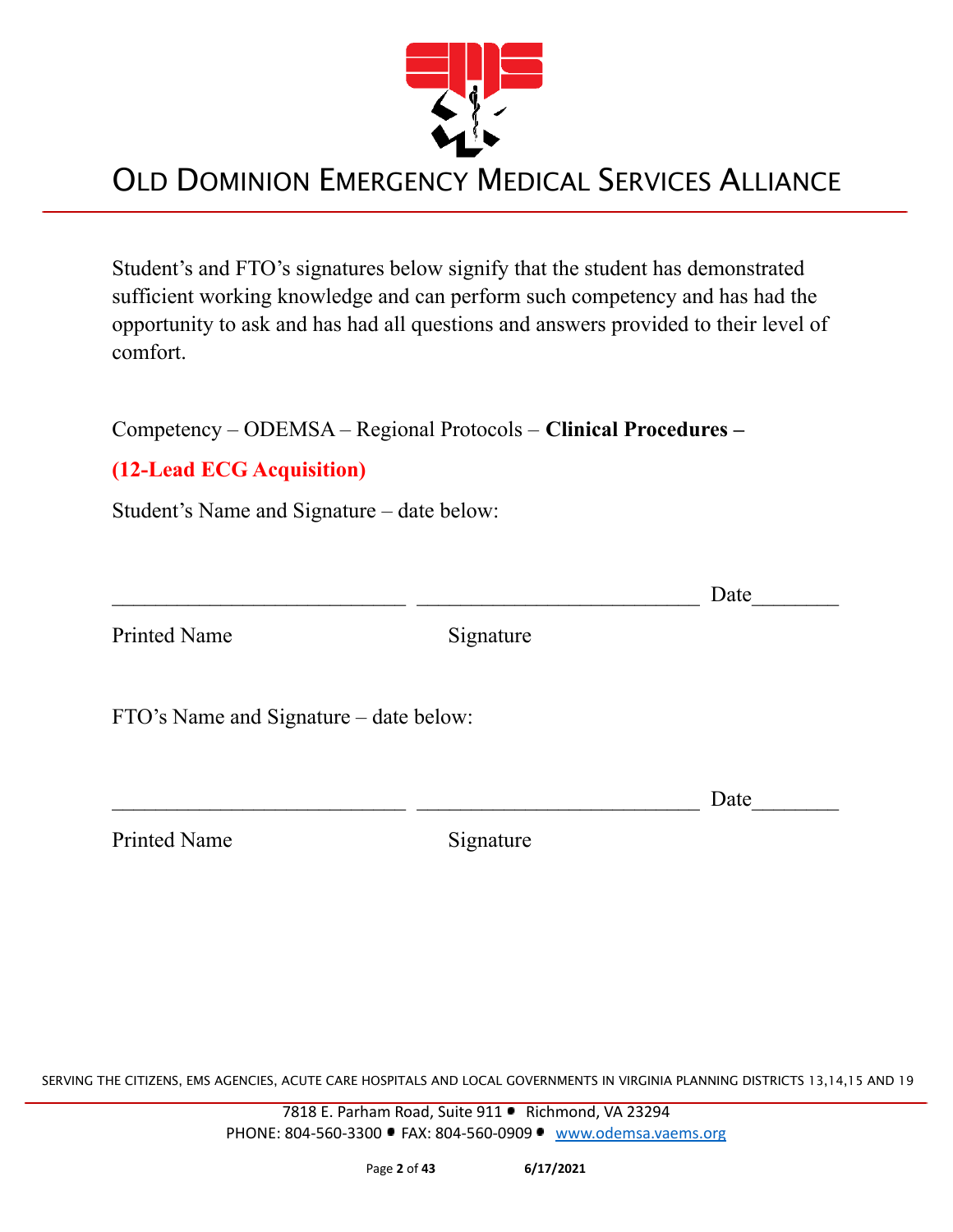

Student's and FTO's signatures below signify that the student has demonstrated sufficient working knowledge and can perform such competency and has had the opportunity to ask and has had all questions and answers provided to their level of comfort.

Competency – ODEMSA – Regional Protocols – **Clinical Procedures - (Capnography)**

Student's Name and Signature – date below:

|                                        |           | Date |
|----------------------------------------|-----------|------|
| <b>Printed Name</b>                    | Signature |      |
| FTO's Name and Signature – date below: |           |      |
|                                        |           | Date |
| <b>Printed Name</b>                    | Signature |      |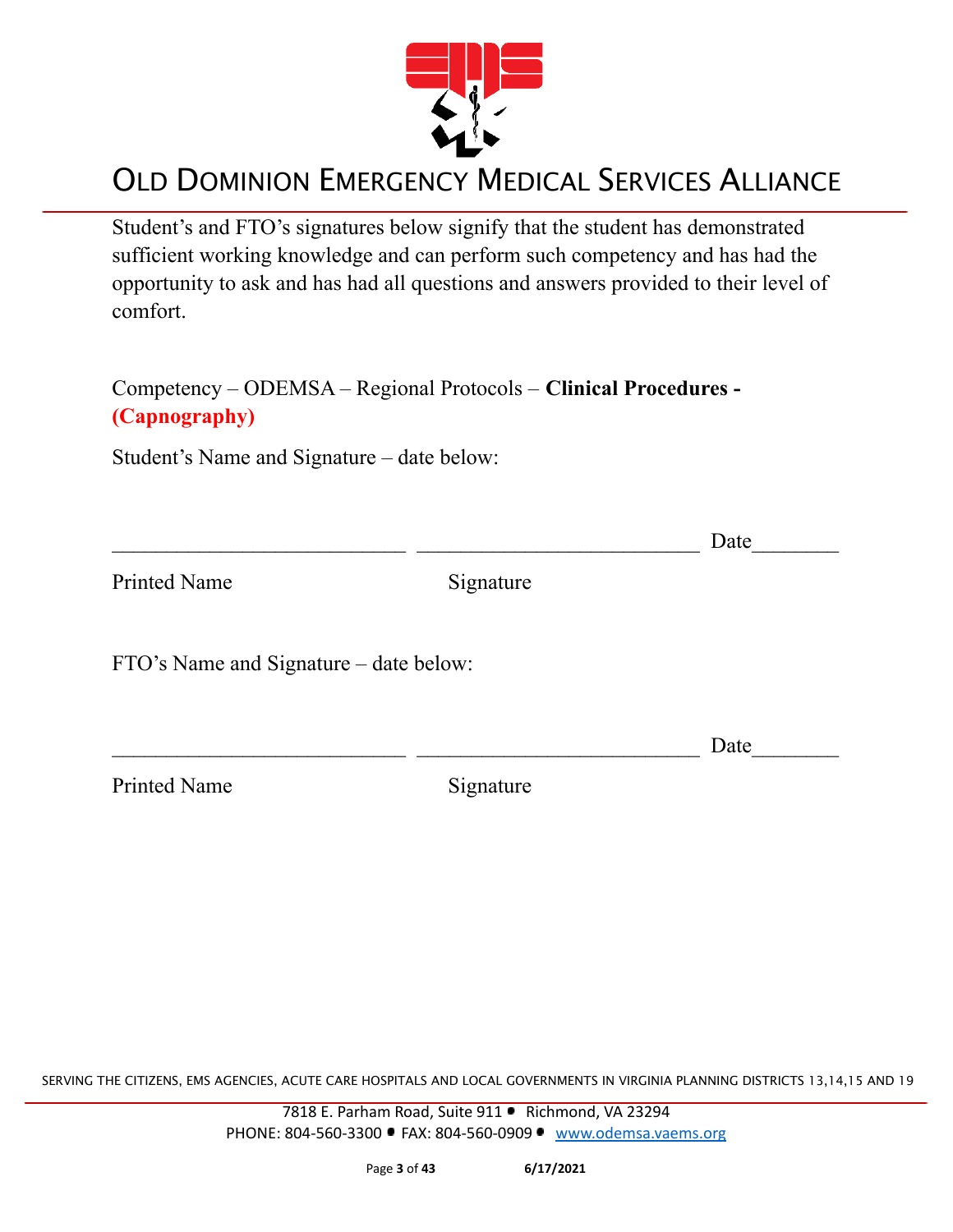

Student's and FTO's signatures below signify that the student has demonstrated sufficient working knowledge and can perform such competency and has had the opportunity to ask and has had all questions and answers provided to their level of comfort.

Competency – ODEMSA – Regional Protocols – **Clinical Procedures –**

#### **(Pulse Oximetry)**

Student's Name and Signature – date below:

|                                        |           | Date |
|----------------------------------------|-----------|------|
| <b>Printed Name</b>                    | Signature |      |
| FTO's Name and Signature – date below: |           |      |
|                                        |           | Date |
| <b>Printed Name</b>                    | Signature |      |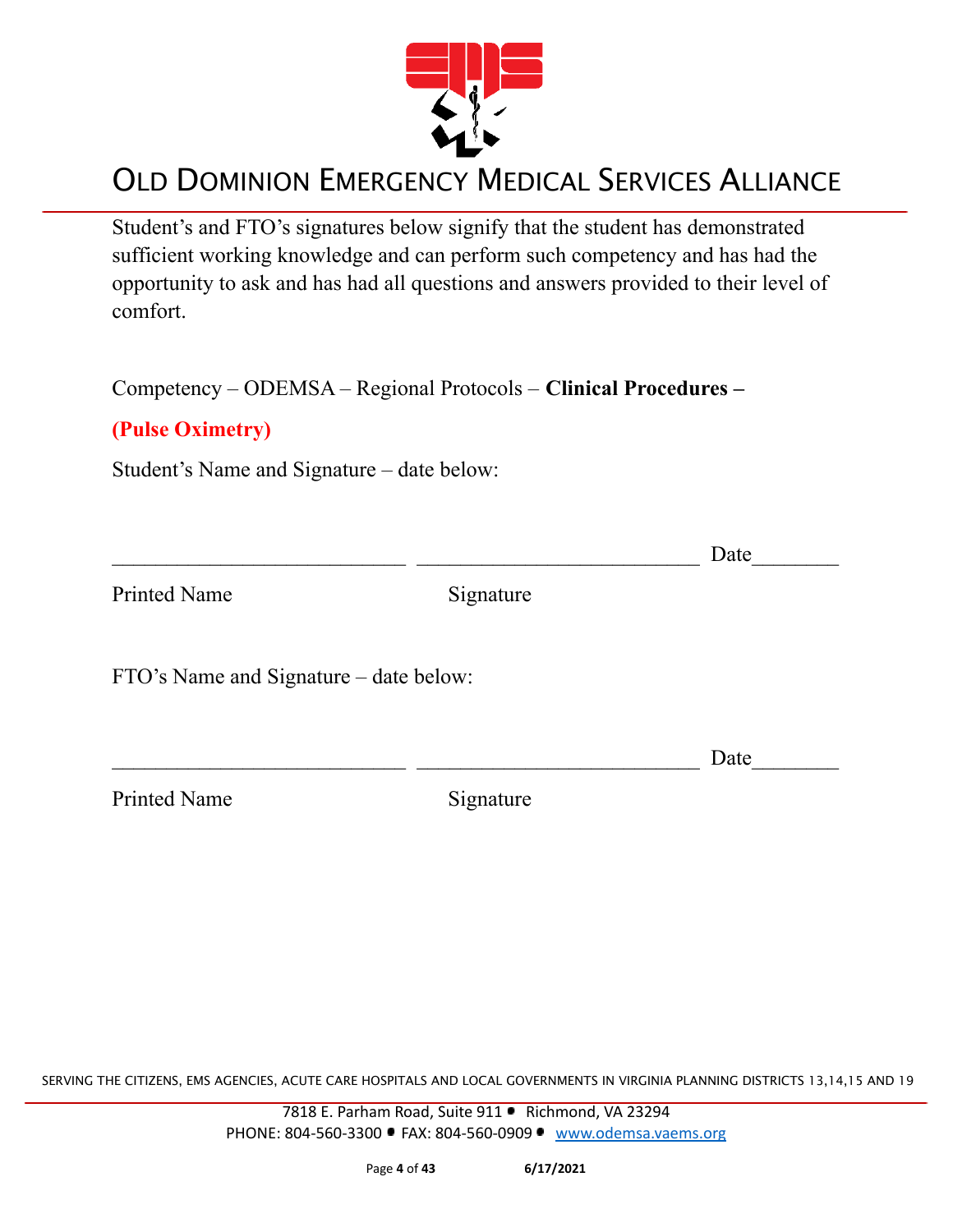

Student's and FTO's signatures below signify that the student has demonstrated sufficient working knowledge and can perform such competency and has had the opportunity to ask and has had all questions and answers provided to their level of comfort.

Competency – ODEMSA – Regional Protocols – **Clinical Procedures –**

#### **(Needle Thoracentesis)**

Student's Name and Signature – date below:

|                                        |           | Date |
|----------------------------------------|-----------|------|
| <b>Printed Name</b>                    | Signature |      |
| FTO's Name and Signature – date below: |           |      |
|                                        |           | Date |
| <b>Printed Name</b>                    | Signature |      |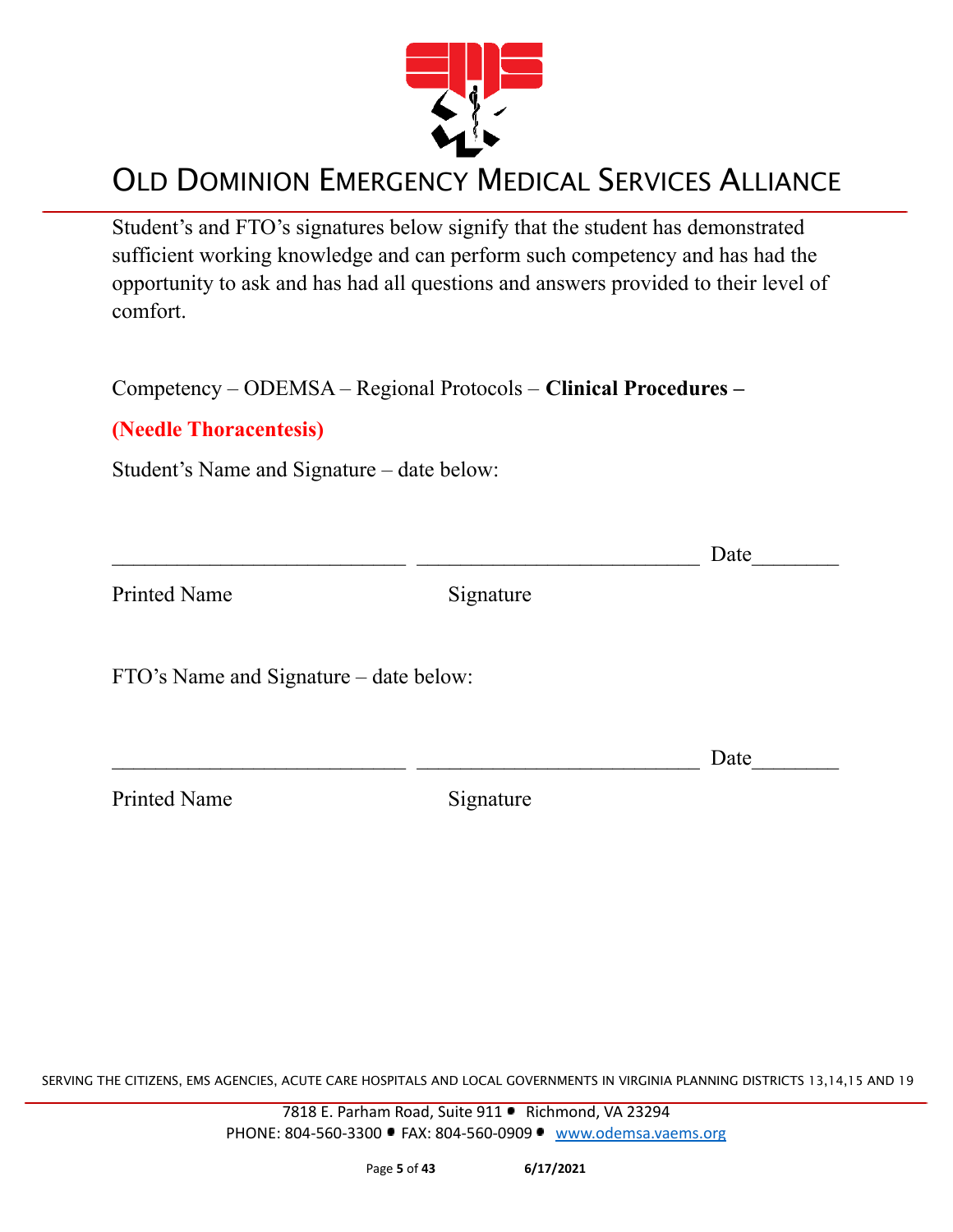

Student's and FTO's signatures below signify that the student has demonstrated sufficient working knowledge and can perform such competency and has had the opportunity to ask and has had all questions and answers provided to their level of comfort.

Competency – ODEMSA – Regional Protocols – **Clinical Procedures –**

#### **(Oral Intubation)**

Student's Name and Signature – date below:

|                                        |           | Date |
|----------------------------------------|-----------|------|
| <b>Printed Name</b>                    | Signature |      |
| FTO's Name and Signature – date below: |           |      |
|                                        |           | Date |
| <b>Printed Name</b>                    | Signature |      |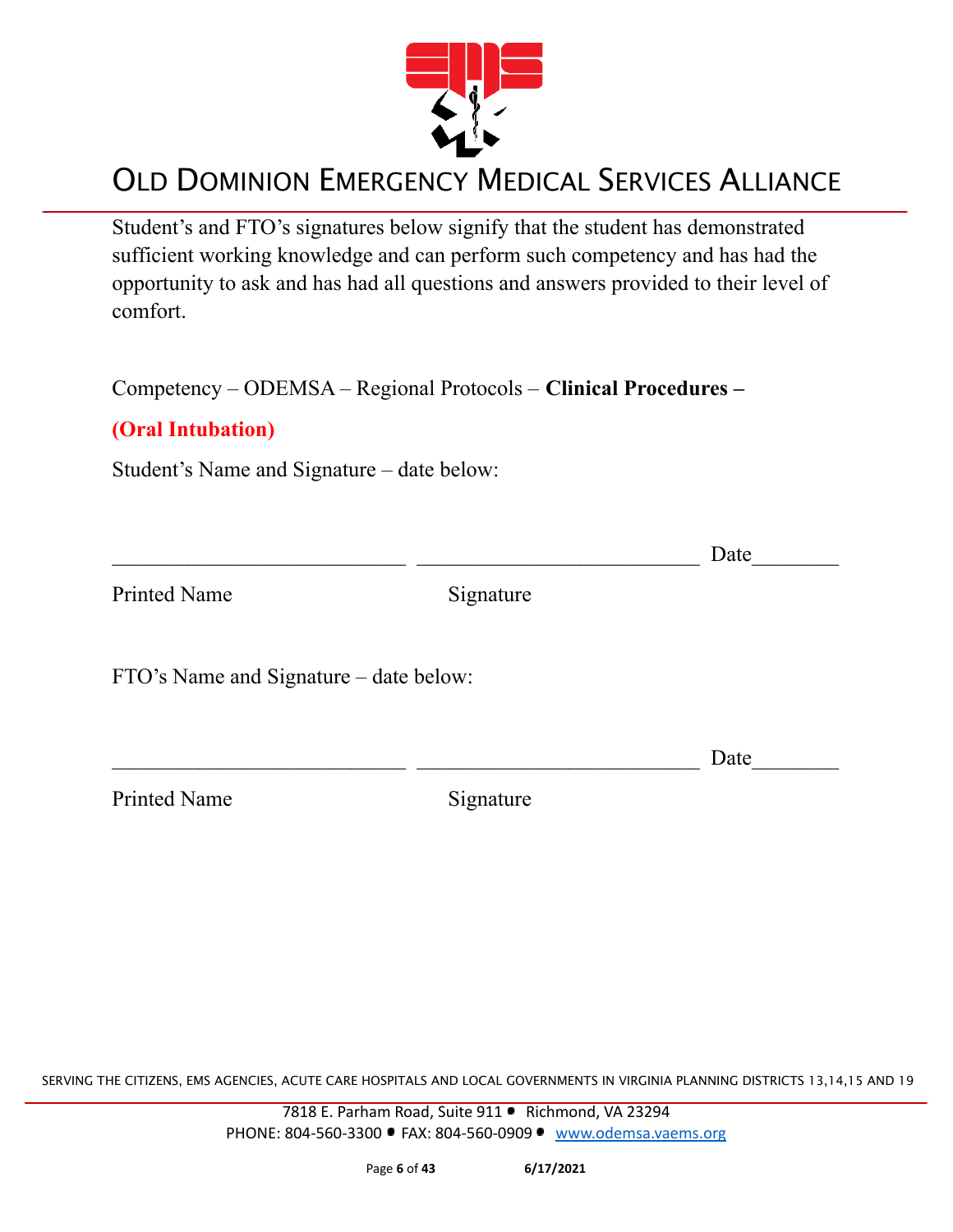

Student's and FTO's signatures below signify that the student has demonstrated sufficient working knowledge and can perform such competency and has had the opportunity to ask and has had all questions and answers provided to their level of comfort.

Competency – ODEMSA – Regional Protocols – **Clinical Procedures –**

#### **(Nasal Intubation)**

Student's Name and Signature – date below:

|                                        |           | Date |
|----------------------------------------|-----------|------|
| <b>Printed Name</b>                    | Signature |      |
| FTO's Name and Signature – date below: |           |      |
|                                        |           | Date |
| <b>Printed Name</b>                    | Signature |      |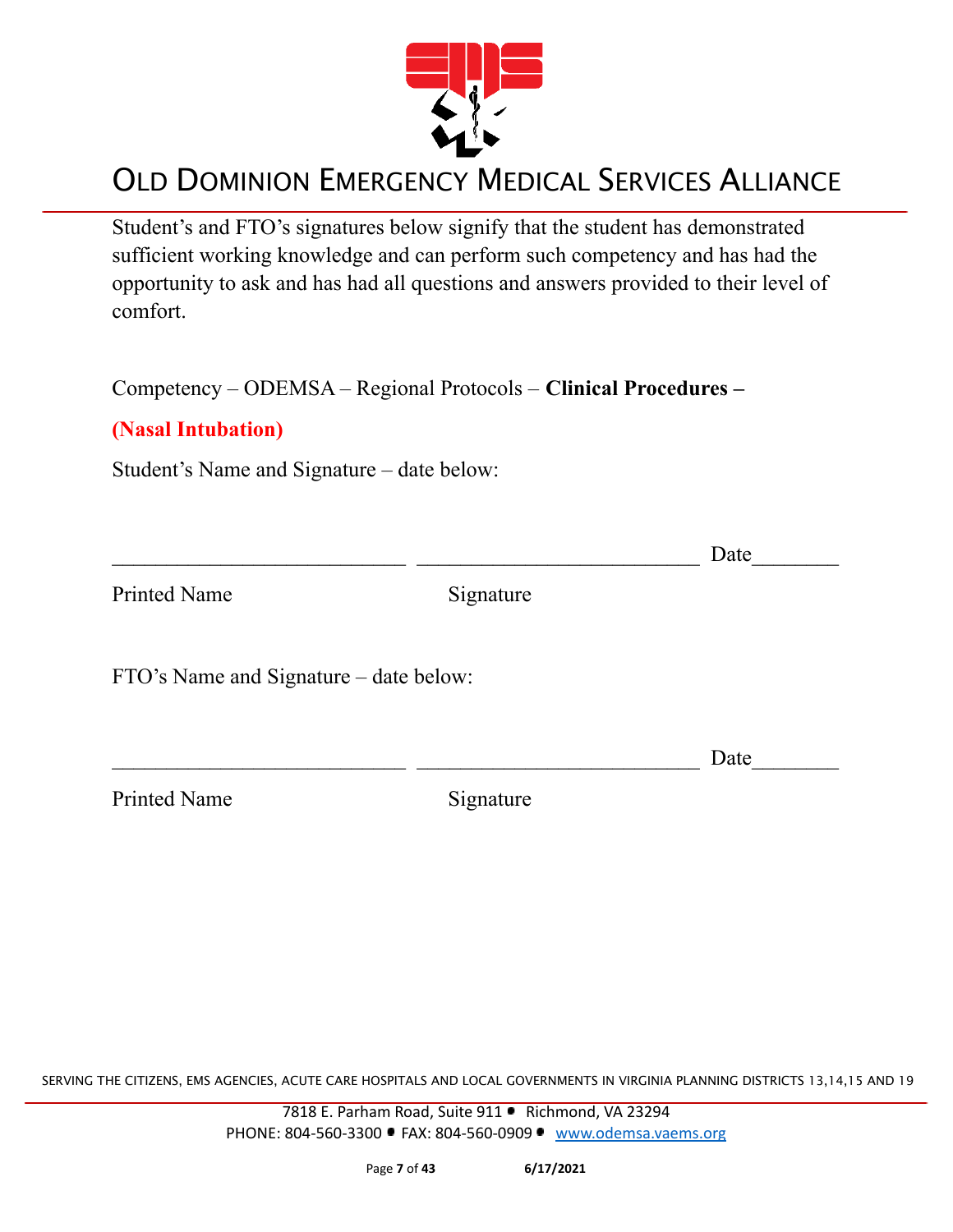

Student's and FTO's signatures below signify that the student has demonstrated sufficient working knowledge and can perform such competency and has had the opportunity to ask and has had all questions and answers provided to their level of comfort.

Competency – ODEMSA – Regional Protocols – **Clinical Procedures - (Supraglottic Airway)**

Student's Name and Signature – date below:

|                                        |           | Date |
|----------------------------------------|-----------|------|
| <b>Printed Name</b>                    | Signature |      |
| FTO's Name and Signature – date below: |           |      |
|                                        |           | Date |
| <b>Printed Name</b>                    | Signature |      |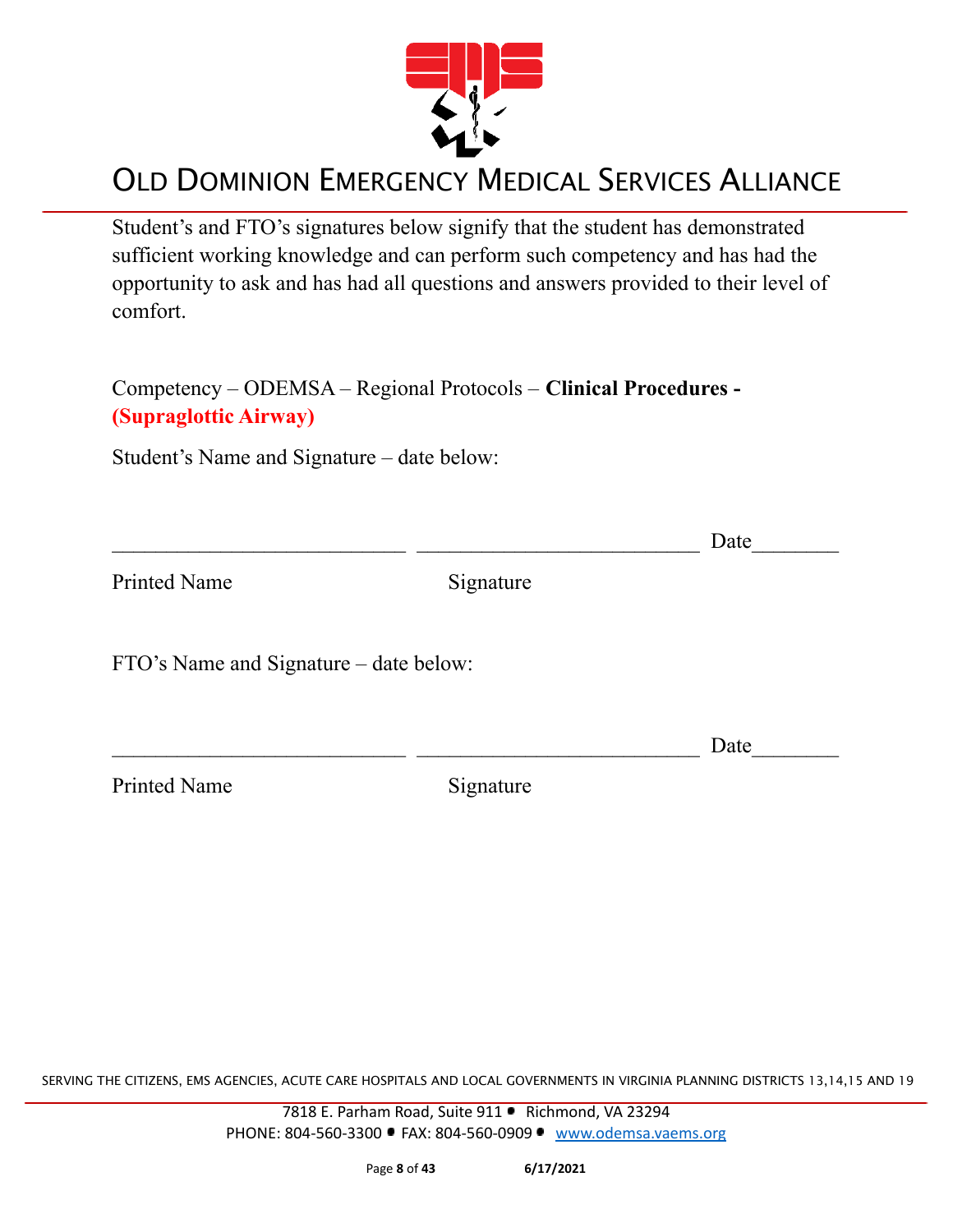

Student's and FTO's signatures below signify that the student has demonstrated sufficient working knowledge and can perform such competency and has had the opportunity to ask and has had all questions and answers provided to their level of comfort.

Competency – ODEMSA – Regional Protocols – **Clinical Procedures –**

#### **(Surgical Cricothyrotomy)**

Student's Name and Signature – date below:

|                                        |           | Date |
|----------------------------------------|-----------|------|
| <b>Printed Name</b>                    | Signature |      |
| FTO's Name and Signature – date below: |           |      |
|                                        |           | Date |
| <b>Printed Name</b>                    | Signature |      |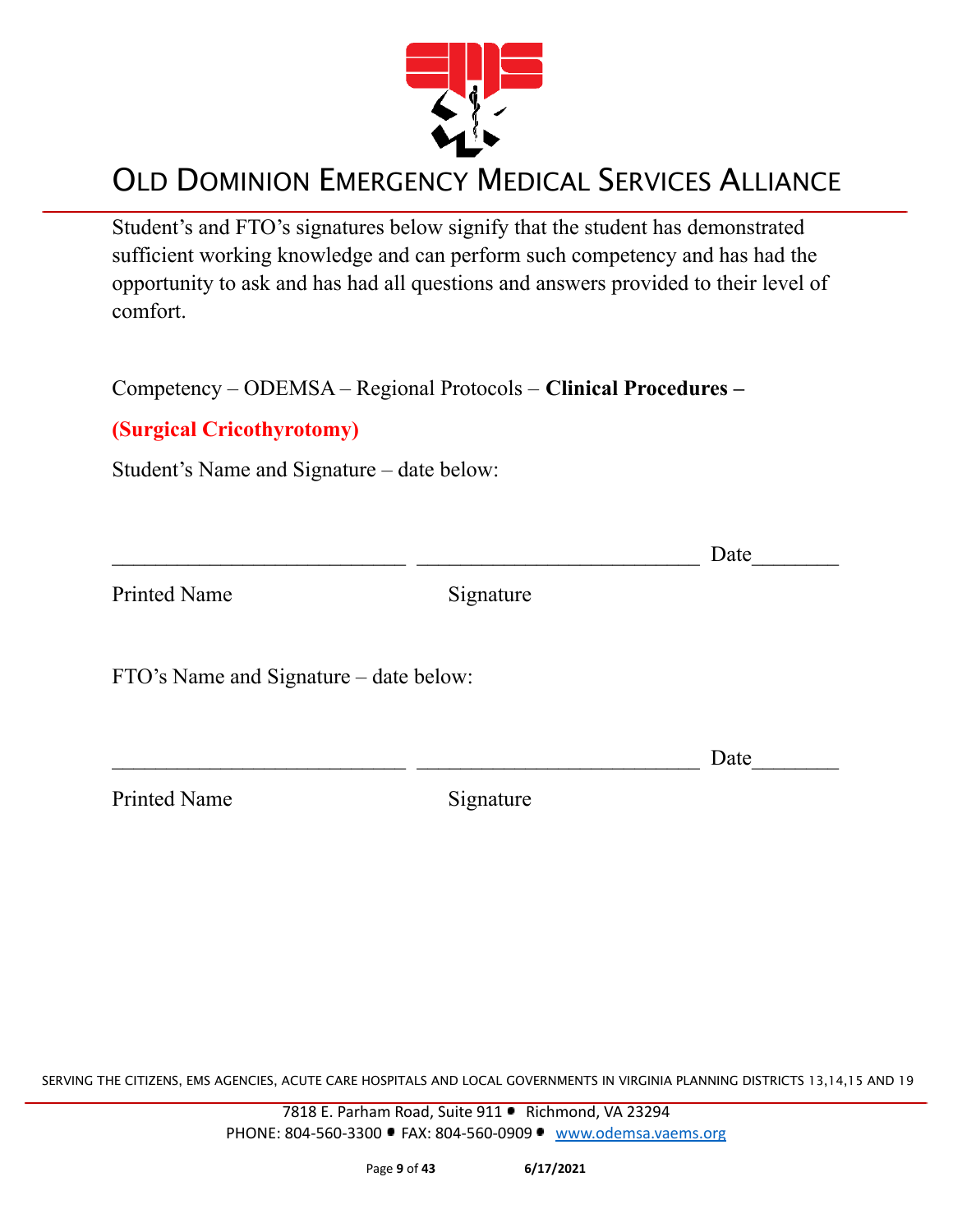

Student's and FTO's signatures below signify that the student has demonstrated sufficient working knowledge and can perform such competency and has had the opportunity to ask and has had all questions and answers provided to their level of comfort.

Competency – ODEMSA – Regional Protocols – **Clinical Procedures –**

#### **(Needle Cricothyrotomy)**

Student's Name and Signature – date below:

|                                        |           | Date |
|----------------------------------------|-----------|------|
| <b>Printed Name</b>                    | Signature |      |
| FTO's Name and Signature – date below: |           |      |
|                                        |           | Date |
| <b>Printed Name</b>                    | Signature |      |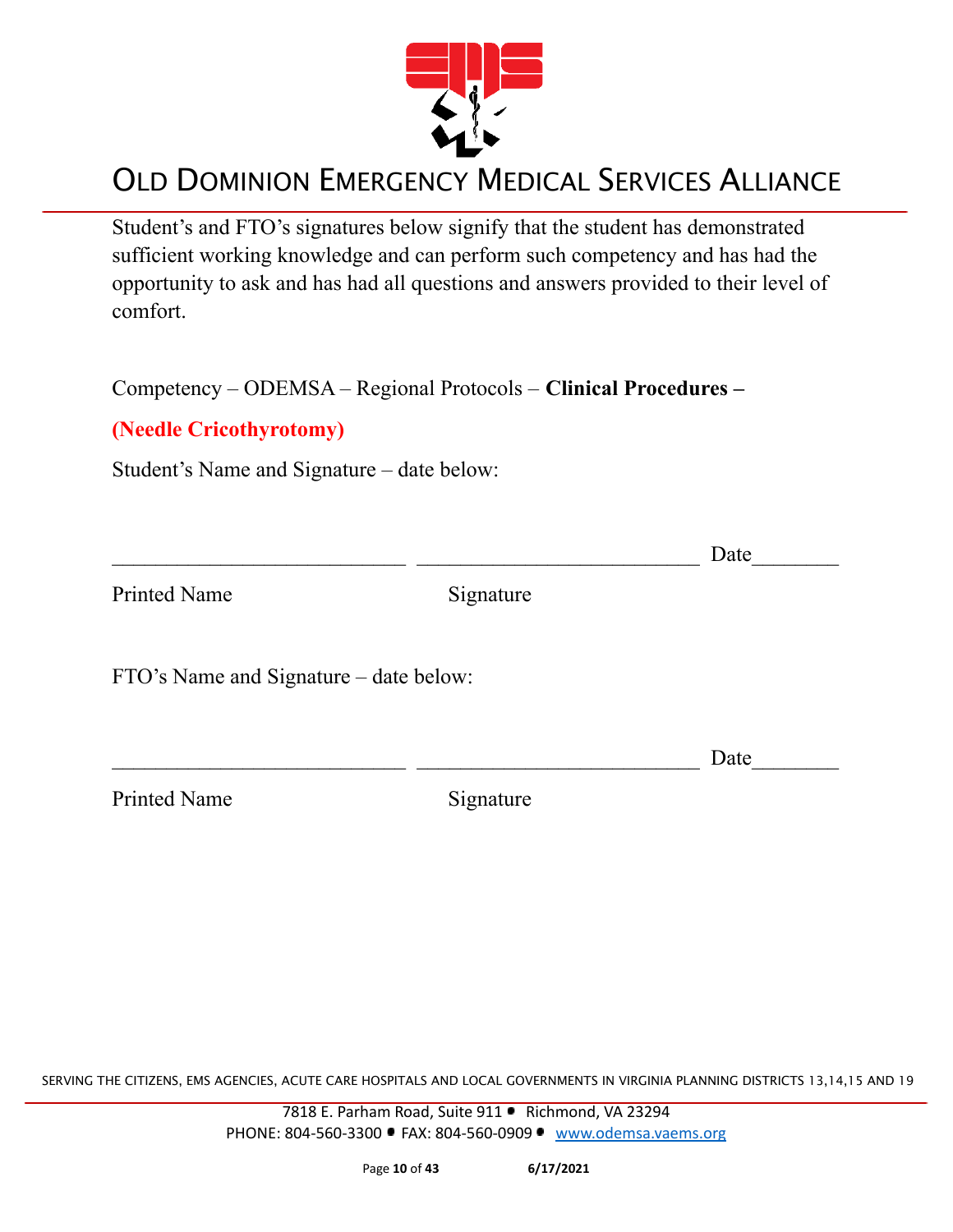

Student's and FTO's signatures below signify that the student has demonstrated sufficient working knowledge and can perform such competency and has had the opportunity to ask and has had all questions and answers provided to their level of comfort.

Competency – ODEMSA – Regional Protocols – **Clinical Procedures –**

#### **(Oro-gastric (OG) Tube)**

Student's Name and Signature – date below:

|                                        |           | Date |
|----------------------------------------|-----------|------|
| <b>Printed Name</b>                    | Signature |      |
| FTO's Name and Signature – date below: |           |      |
|                                        |           | Date |
| <b>Printed Name</b>                    | Signature |      |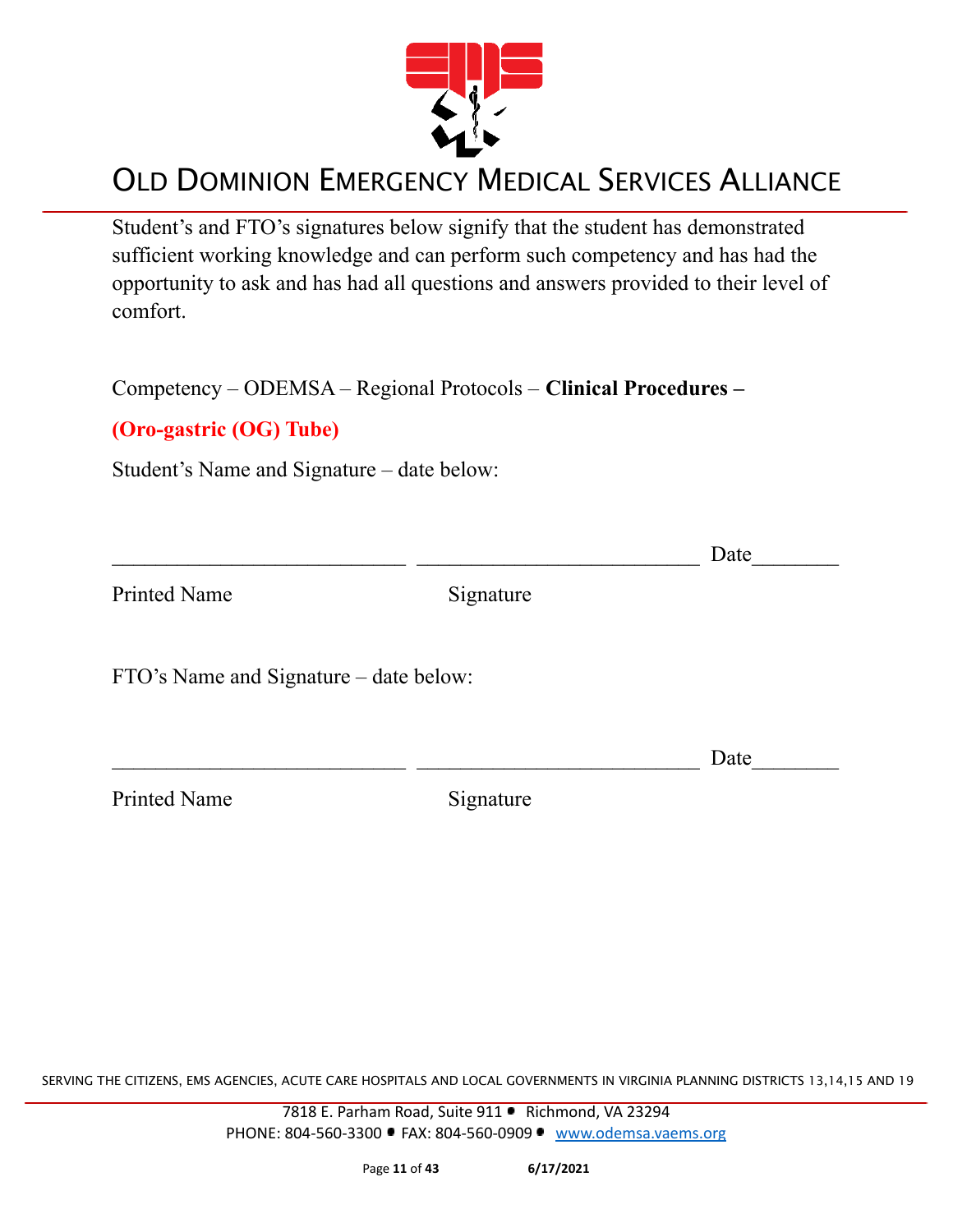

Student's and FTO's signatures below signify that the student has demonstrated sufficient working knowledge and can perform such competency and has had the opportunity to ask and has had all questions and answers provided to their level of comfort.

#### Competency – ODEMSA – Regional Protocols – **Clinical Procedures - (Tourniquet)**

Student's Name and Signature – date below:

|                                        |           | Date |
|----------------------------------------|-----------|------|
| <b>Printed Name</b>                    | Signature |      |
| FTO's Name and Signature – date below: |           |      |
|                                        |           | Date |
| <b>Printed Name</b>                    | Signature |      |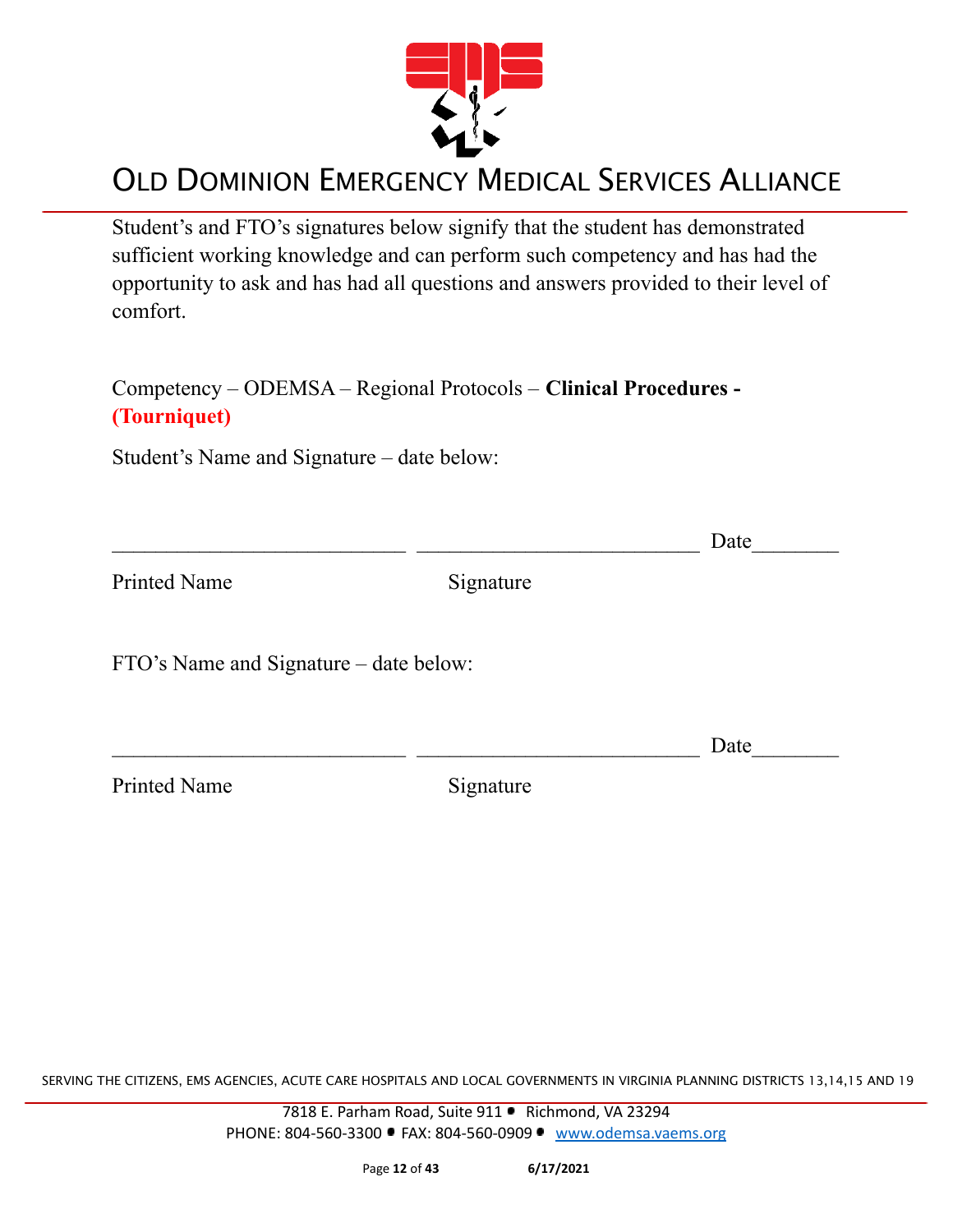

Student's and FTO's signatures below signify that the student has demonstrated sufficient working knowledge and can perform such competency and has had the opportunity to ask and has had all questions and answers provided to their level of comfort.

#### Competency – ODEMSA – Regional Protocols – **Clinical Procedures - (Tourniquet)**

Student's Name and Signature – date below:

|                                        |           | Date |
|----------------------------------------|-----------|------|
| <b>Printed Name</b>                    | Signature |      |
| FTO's Name and Signature – date below: |           |      |
|                                        |           | Date |
| <b>Printed Name</b>                    | Signature |      |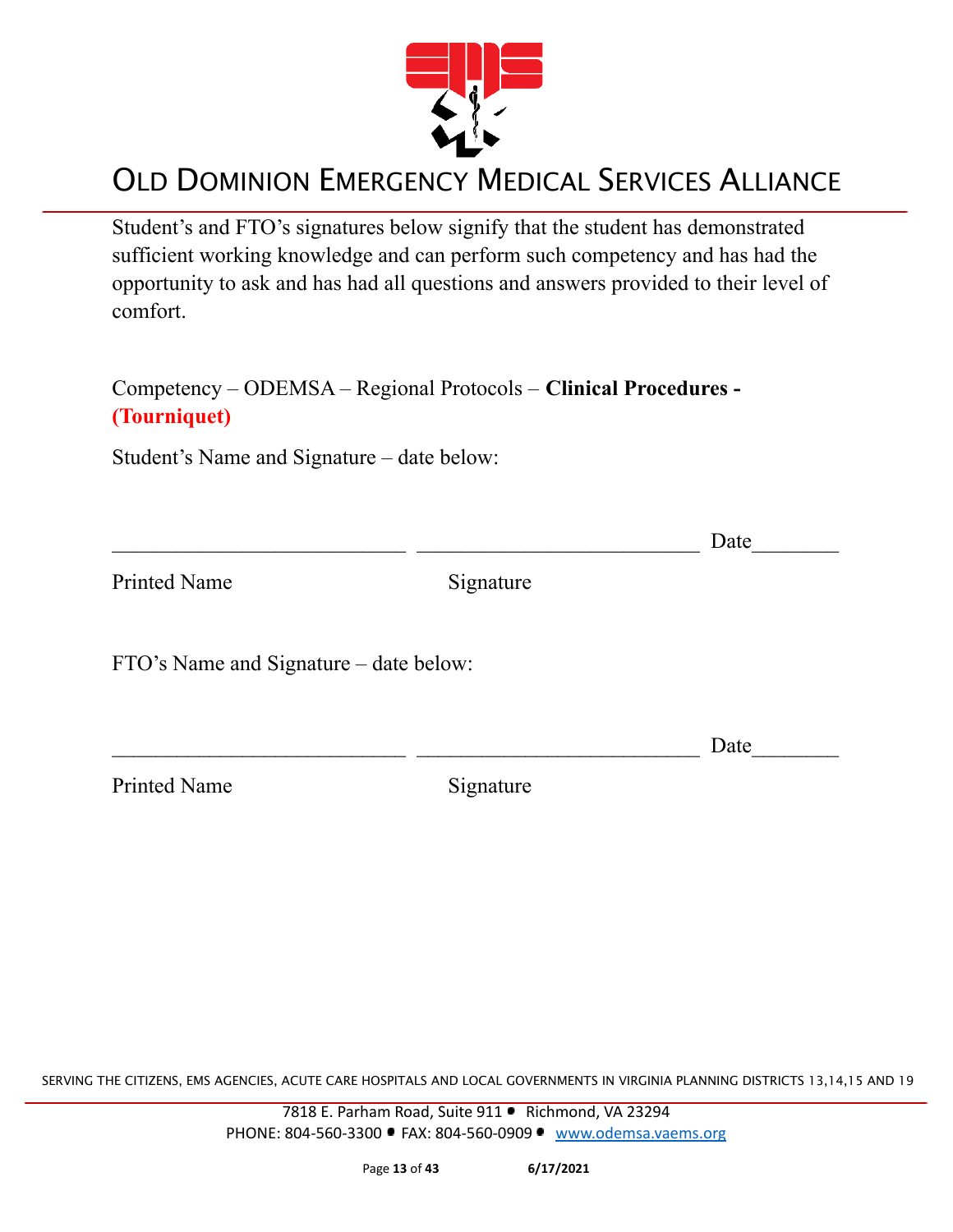

Student's and FTO's signatures below signify that the student has demonstrated sufficient working knowledge and can perform such competency and has had the opportunity to ask and has had all questions and answers provided to their level of comfort.

Competency – ODEMSA – Regional Protocols – **Clinical Procedures - (Peripheral IV)**

Student's Name and Signature – date below:

|                                        |           | Date |
|----------------------------------------|-----------|------|
| <b>Printed Name</b>                    | Signature |      |
| FTO's Name and Signature – date below: |           |      |
|                                        |           | Date |
| <b>Printed Name</b>                    | Signature |      |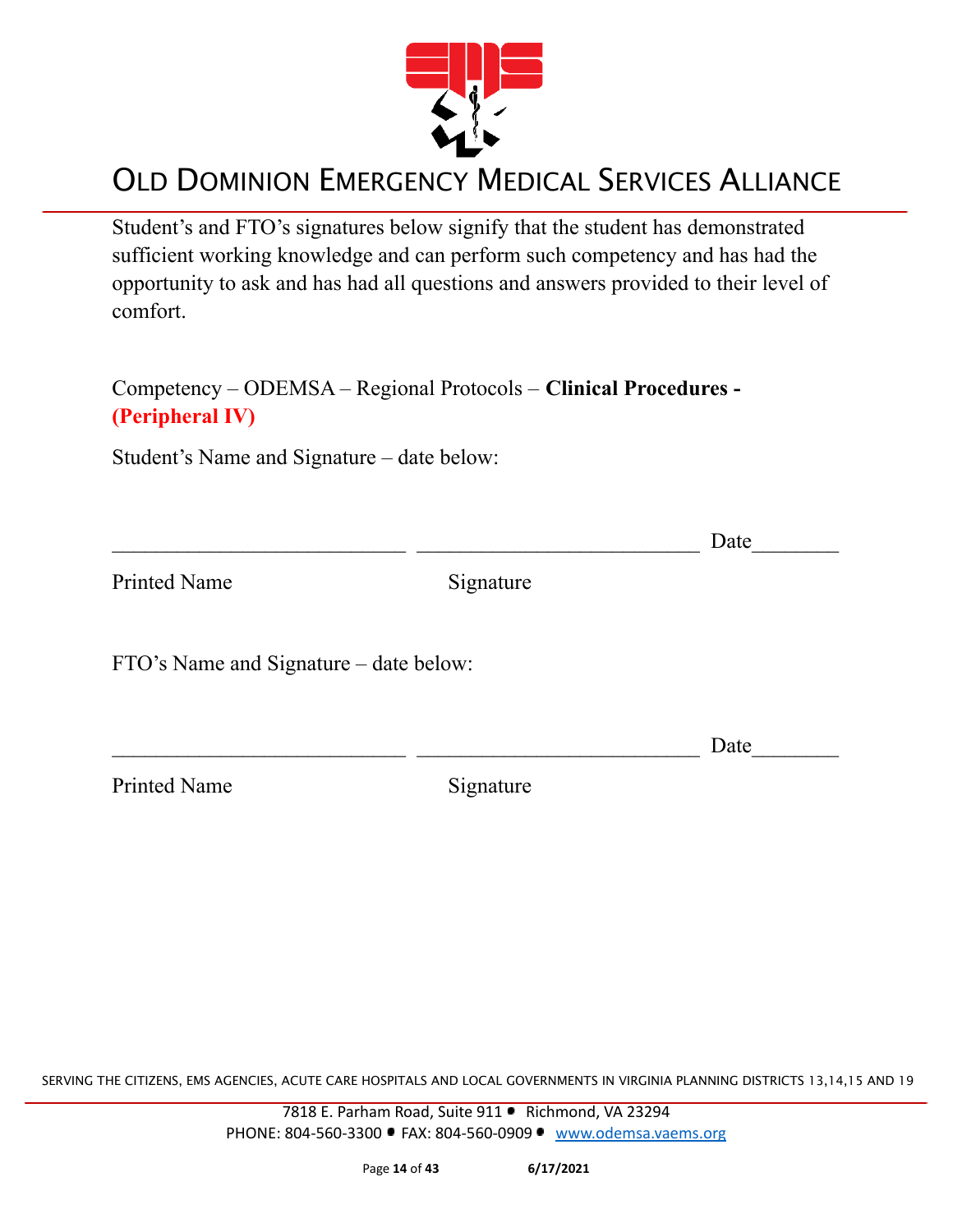

Student's and FTO's signatures below signify that the student has demonstrated sufficient working knowledge and can perform such competency and has had the opportunity to ask and has had all questions and answers provided to their level of comfort.

Competency – ODEMSA – Regional Protocols – **Clinical Procedures - (Intraosseous Access (IO)**

Student's Name and Signature – date below:

|                                        |           | Date |
|----------------------------------------|-----------|------|
| <b>Printed Name</b>                    | Signature |      |
| FTO's Name and Signature – date below: |           |      |
|                                        |           | Date |
| <b>Printed Name</b>                    | Signature |      |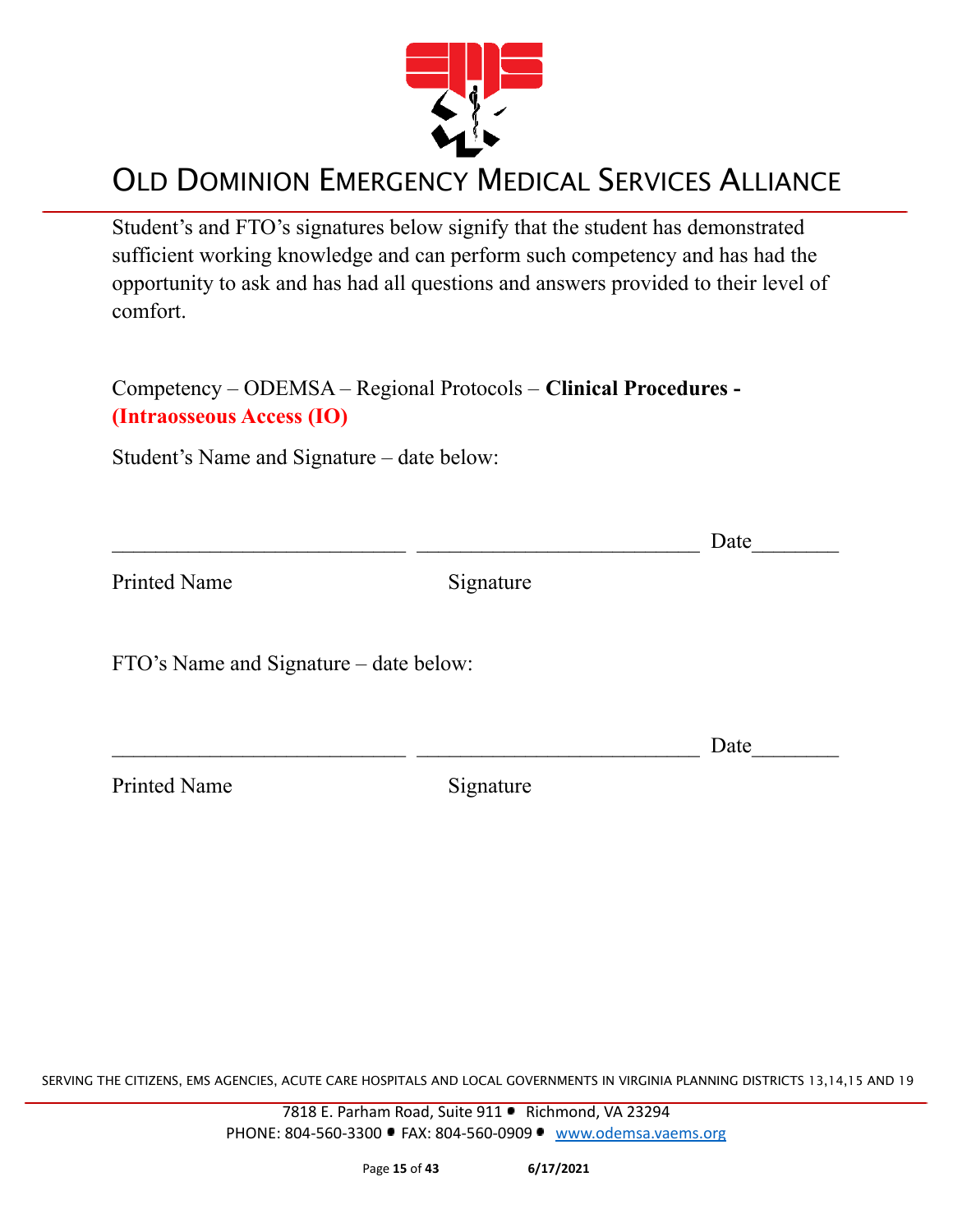

Student's and FTO's signatures below signify that the student has demonstrated sufficient working knowledge and can perform such competency and has had the opportunity to ask and has had all questions and answers provided to their level of comfort.

Competency – ODEMSA – Regional Protocols – **Clinical Procedures - (Continuous Positive Airway Pressure (CPAP))**

Student's Name and Signature – date below:

|                                        |           | Date |
|----------------------------------------|-----------|------|
| <b>Printed Name</b>                    | Signature |      |
| FTO's Name and Signature – date below: |           |      |
|                                        |           | Date |
| <b>Printed Name</b>                    | Signature |      |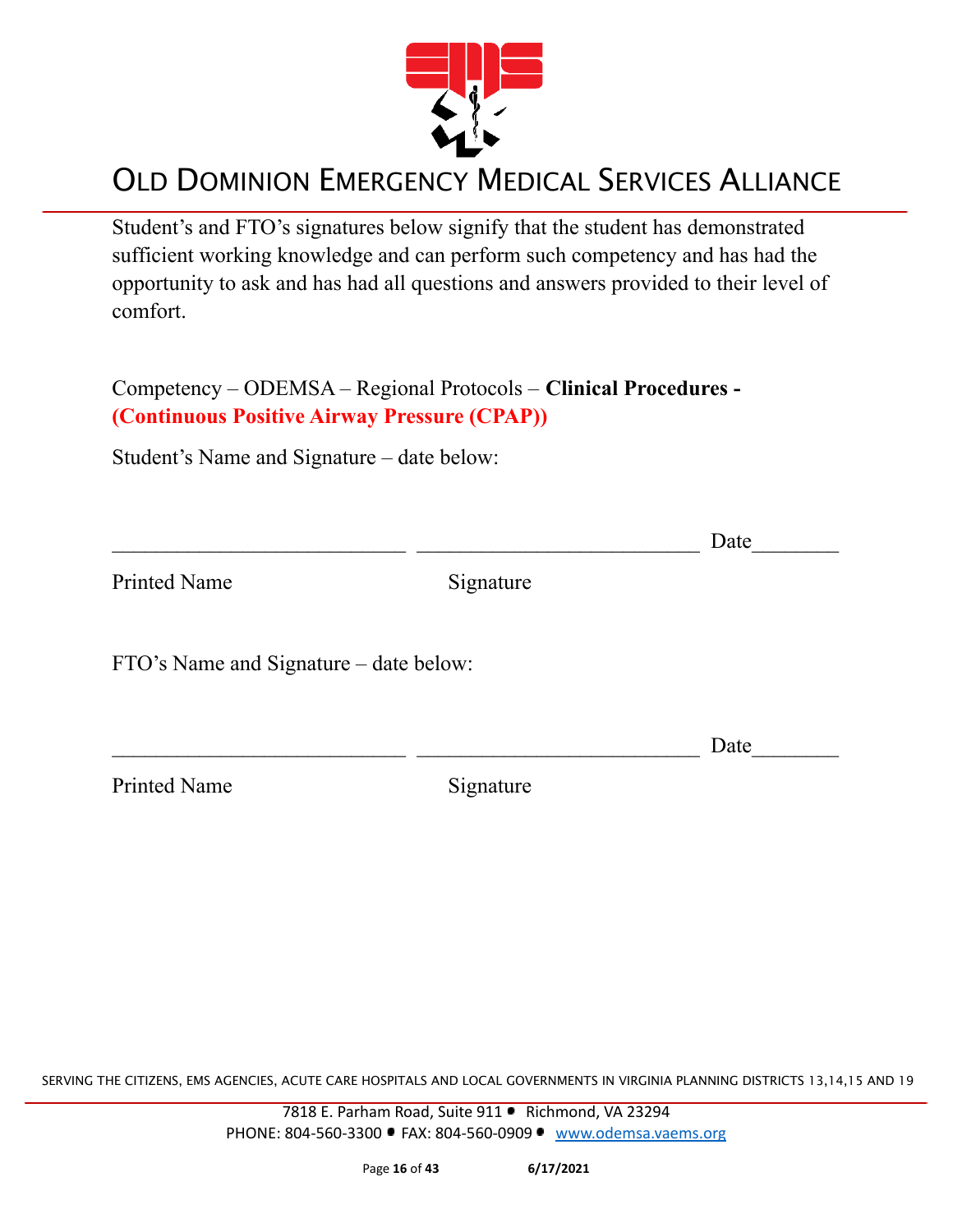

Student's and FTO's signatures below signify that the student has demonstrated sufficient working knowledge and can perform such competency and has had the opportunity to ask and has had all questions and answers provided to their level of comfort.

Competency – ODEMSA – Regional Protocols – **Clinical Procedures - (Continuous Positive Airway Pressure (CPAP))**

Student's Name and Signature – date below:

|                                        |           | Date |
|----------------------------------------|-----------|------|
| <b>Printed Name</b>                    | Signature |      |
| FTO's Name and Signature – date below: |           |      |
|                                        |           | Date |
| <b>Printed Name</b>                    | Signature |      |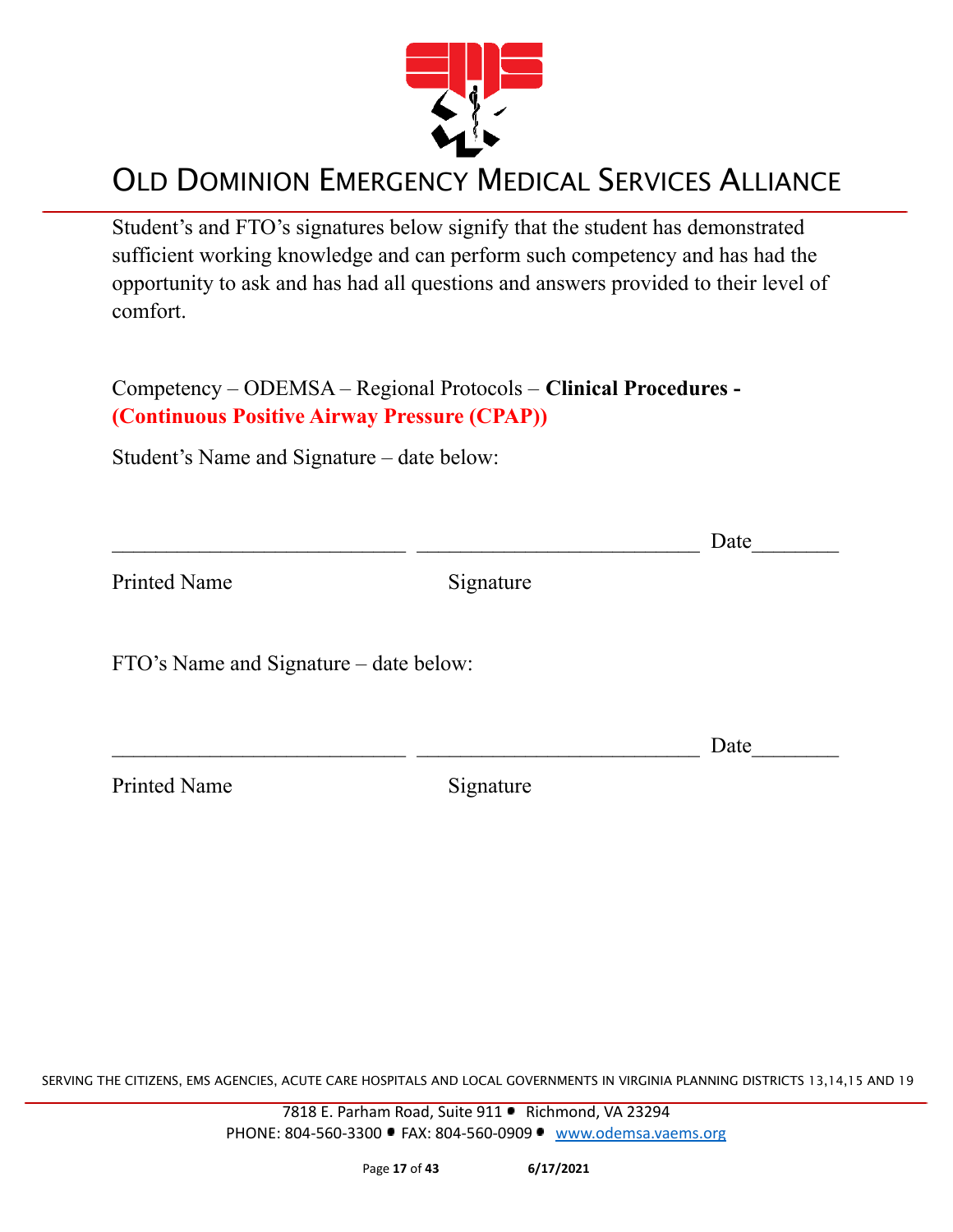

Student's and FTO's signatures below signify that the student has demonstrated sufficient working knowledge and can perform such competency and has had the opportunity to ask and has had all questions and answers provided to their level of comfort.

Competency – ODEMSA – Regional Protocols – **Clinical Procedures –**

#### **(Manual - Cardiac Defibrillation)**

Student's Name and Signature – date below:

|                                        |           | Date |
|----------------------------------------|-----------|------|
| <b>Printed Name</b>                    | Signature |      |
| FTO's Name and Signature – date below: |           |      |
|                                        |           | Date |
| <b>Printed Name</b>                    | Signature |      |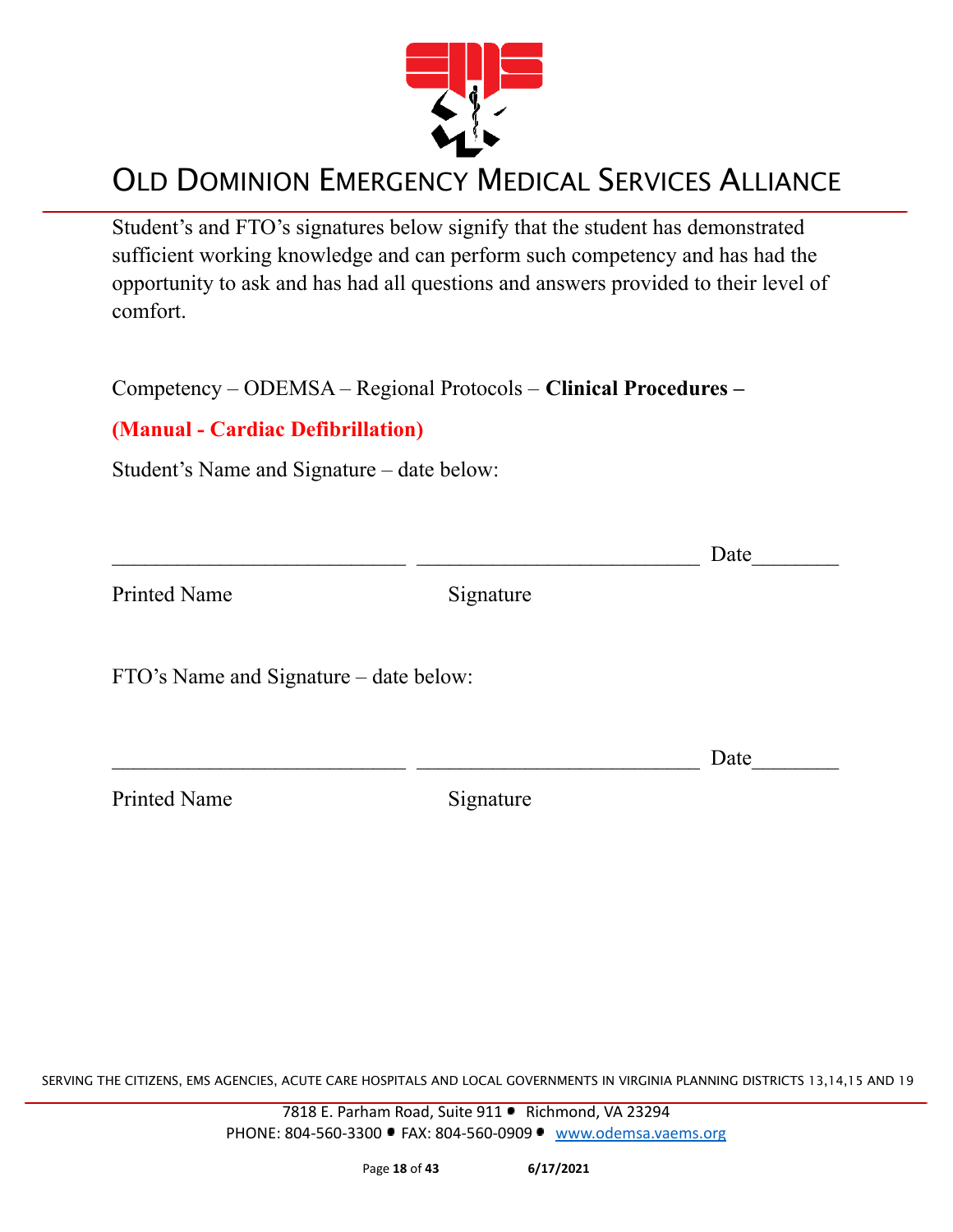

Student's and FTO's signatures below signify that the student has demonstrated sufficient working knowledge and can perform such competency and has had the opportunity to ask and has had all questions and answers provided to their level of comfort.

Competency – ODEMSA – Regional Protocols – **Clinical Procedures - (Synchronized Cardioversion)**

Student's Name and Signature – date below:

|                                        |           | Date |
|----------------------------------------|-----------|------|
| <b>Printed Name</b>                    | Signature |      |
| FTO's Name and Signature – date below: |           |      |
|                                        |           | Date |
| <b>Printed Name</b>                    | Signature |      |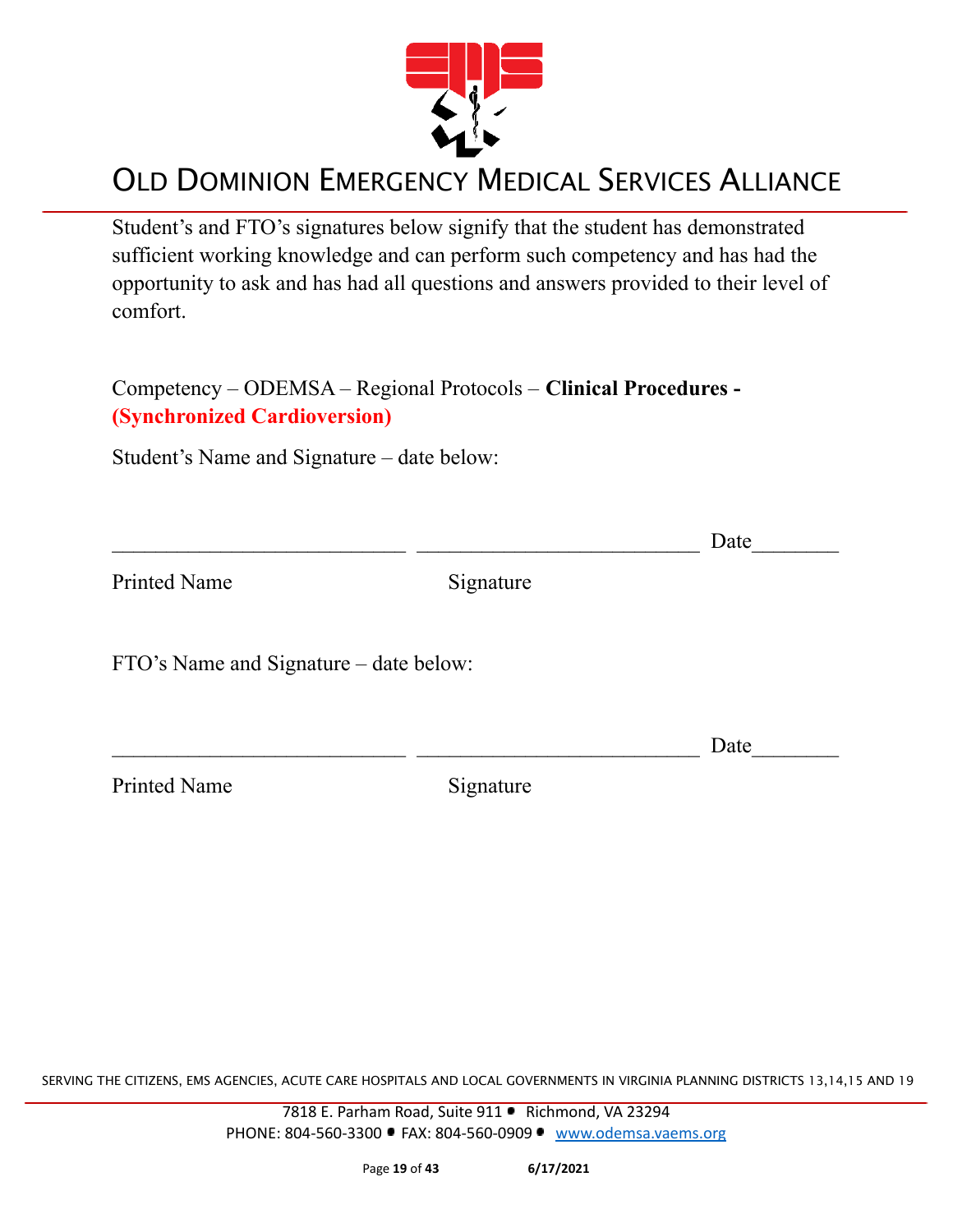

Student's and FTO's signatures below signify that the student has demonstrated sufficient working knowledge and can perform such competency and has had the opportunity to ask and has had all questions and answers provided to their level of comfort.

Competency – ODEMSA – Regional Protocols – **Clinical Procedures - (Transcutaneous Pacing)**

Student's Name and Signature – date below:

|                                        |           | Date |
|----------------------------------------|-----------|------|
| Printed Name                           | Signature |      |
| FTO's Name and Signature – date below: |           |      |
|                                        |           | Date |
| <b>Printed Name</b>                    | Signature |      |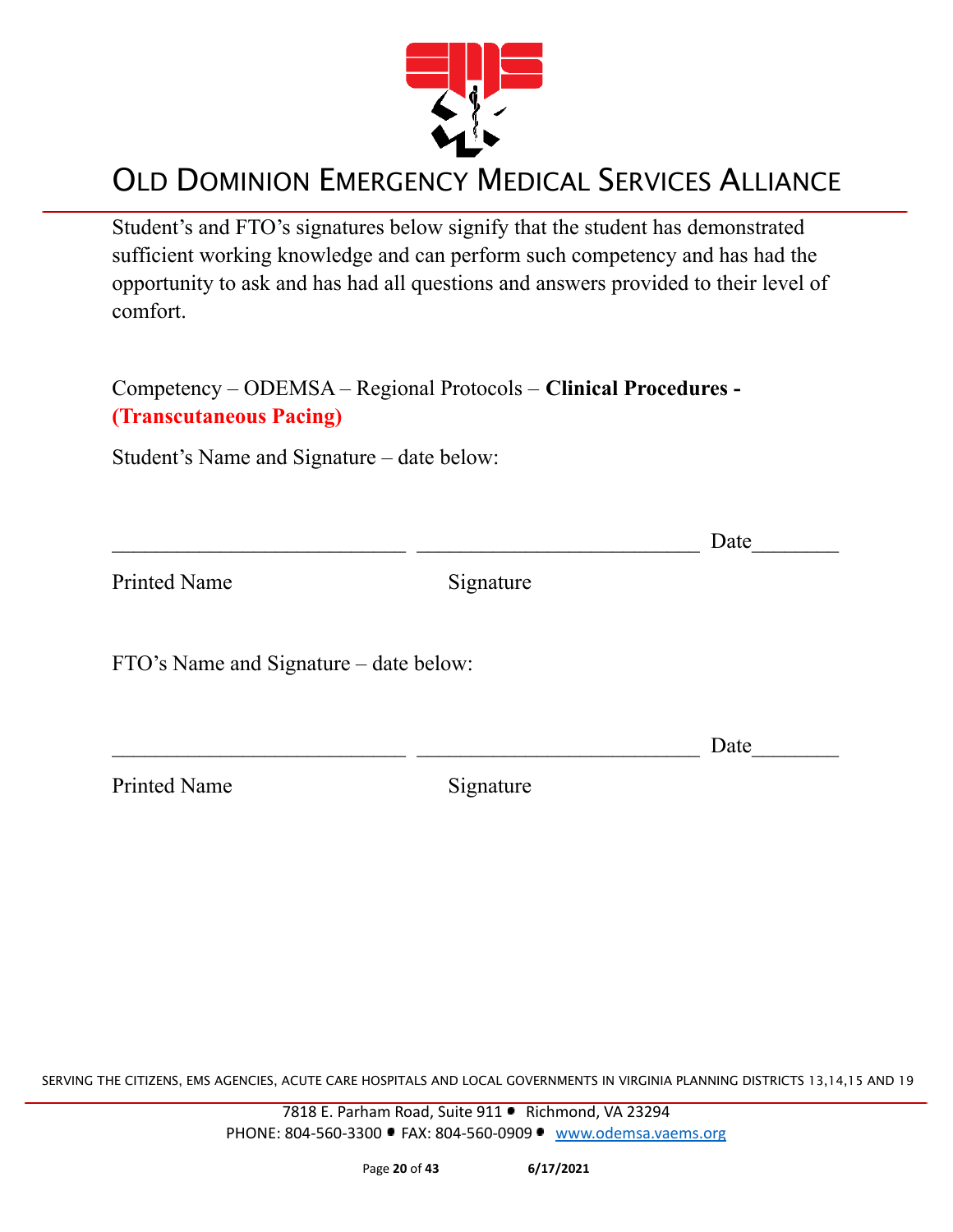

Student's and FTO's signatures below signify that the student has demonstrated sufficient working knowledge and can perform such competency and has had the opportunity to ask and has had all questions and answers provided to their level of comfort.

Competency – ODEMSA – Regional Protocols – **Clinical Procedures –**

#### **(AED Placement - Operation)**

Student's Name and Signature – date below:

|                                        |           | Date |
|----------------------------------------|-----------|------|
| <b>Printed Name</b>                    | Signature |      |
| FTO's Name and Signature – date below: |           |      |
|                                        |           | Date |
| <b>Printed Name</b>                    | Signature |      |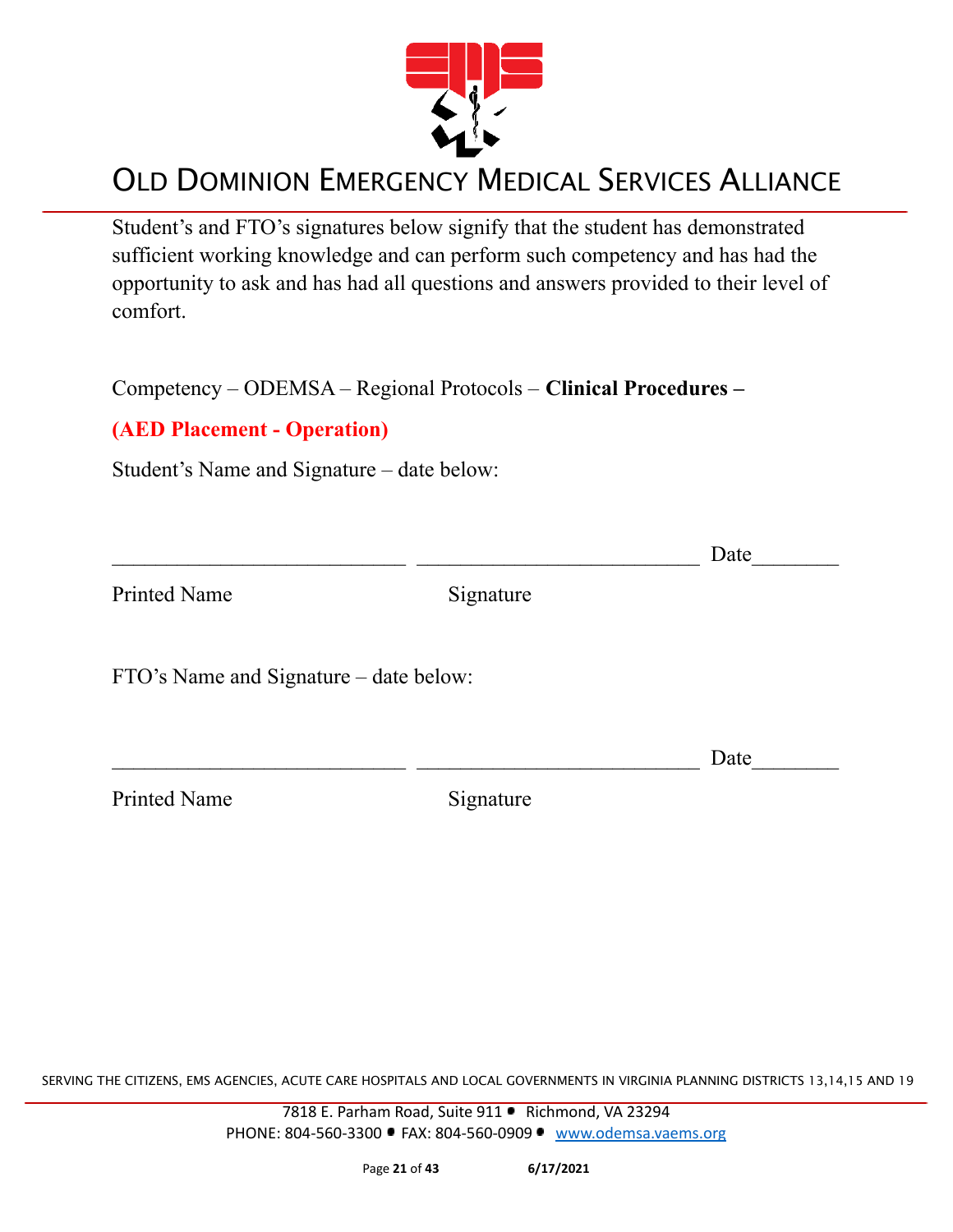

Student's and FTO's signatures below signify that the student has demonstrated sufficient working knowledge and can perform such competency and has had the opportunity to ask and has had all questions and answers provided to their level of comfort.

Competency – ODEMSA – Regional Protocols – **Clinical Procedures - (Mechanically-Assisted External Chest Compression Device)**

Student's Name and Signature – date below:

|                                        |           | Date |
|----------------------------------------|-----------|------|
| <b>Printed Name</b>                    | Signature |      |
| FTO's Name and Signature - date below: |           |      |
|                                        |           | Date |
| <b>Printed Name</b>                    | Signature |      |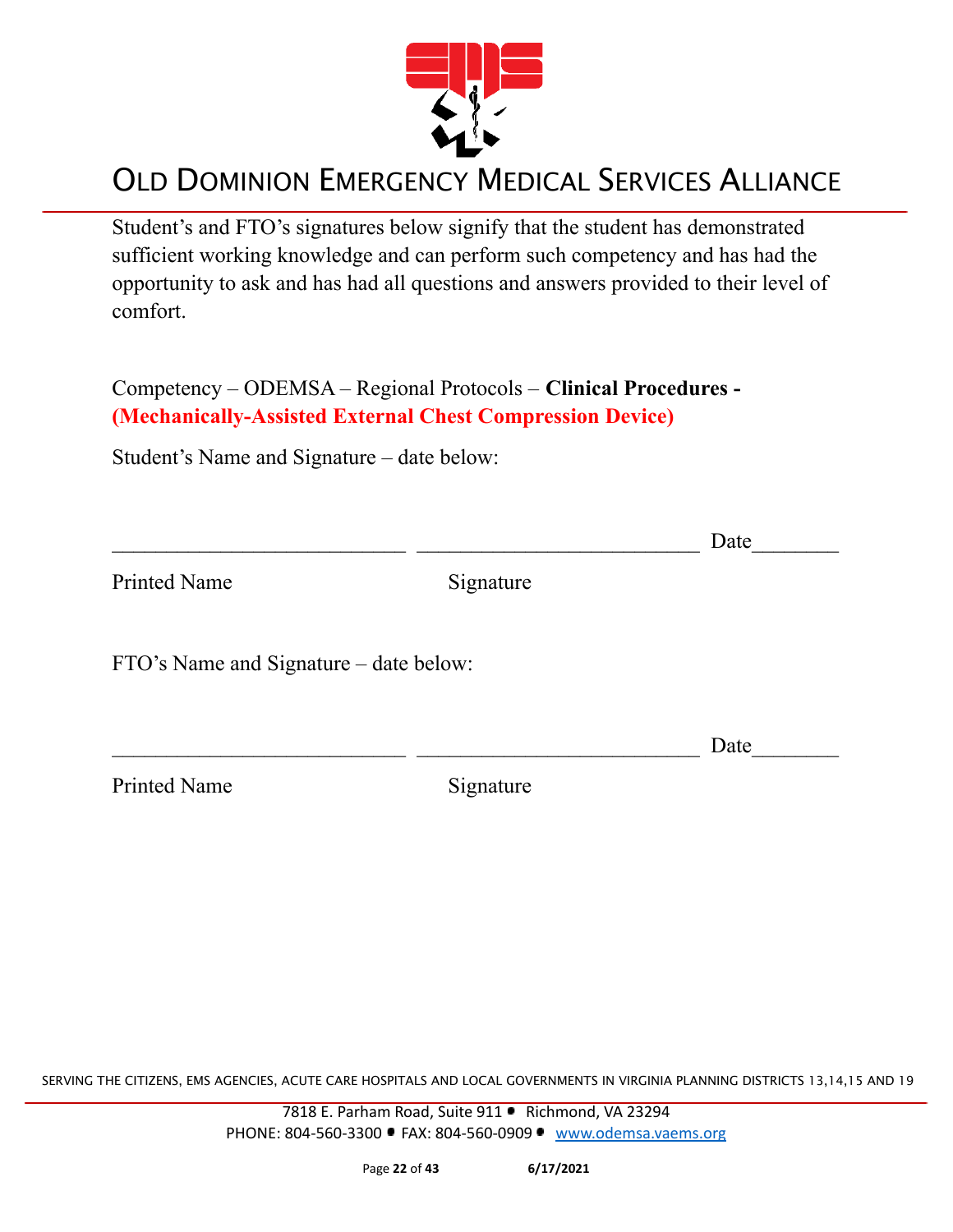

Student's and FTO's signatures below signify that the student has demonstrated sufficient working knowledge and can perform such competency and has had the opportunity to ask and has had all questions and answers provided to their level of comfort.

Competency – ODEMSA – Regional Protocols – **Clinical Procedures - (Mechanically-Assisted External Chest Compression Device)**

Student's Name and Signature – date below:

|                                        |           | Date |
|----------------------------------------|-----------|------|
| <b>Printed Name</b>                    | Signature |      |
| FTO's Name and Signature - date below: |           |      |
|                                        |           | Date |
| <b>Printed Name</b>                    | Signature |      |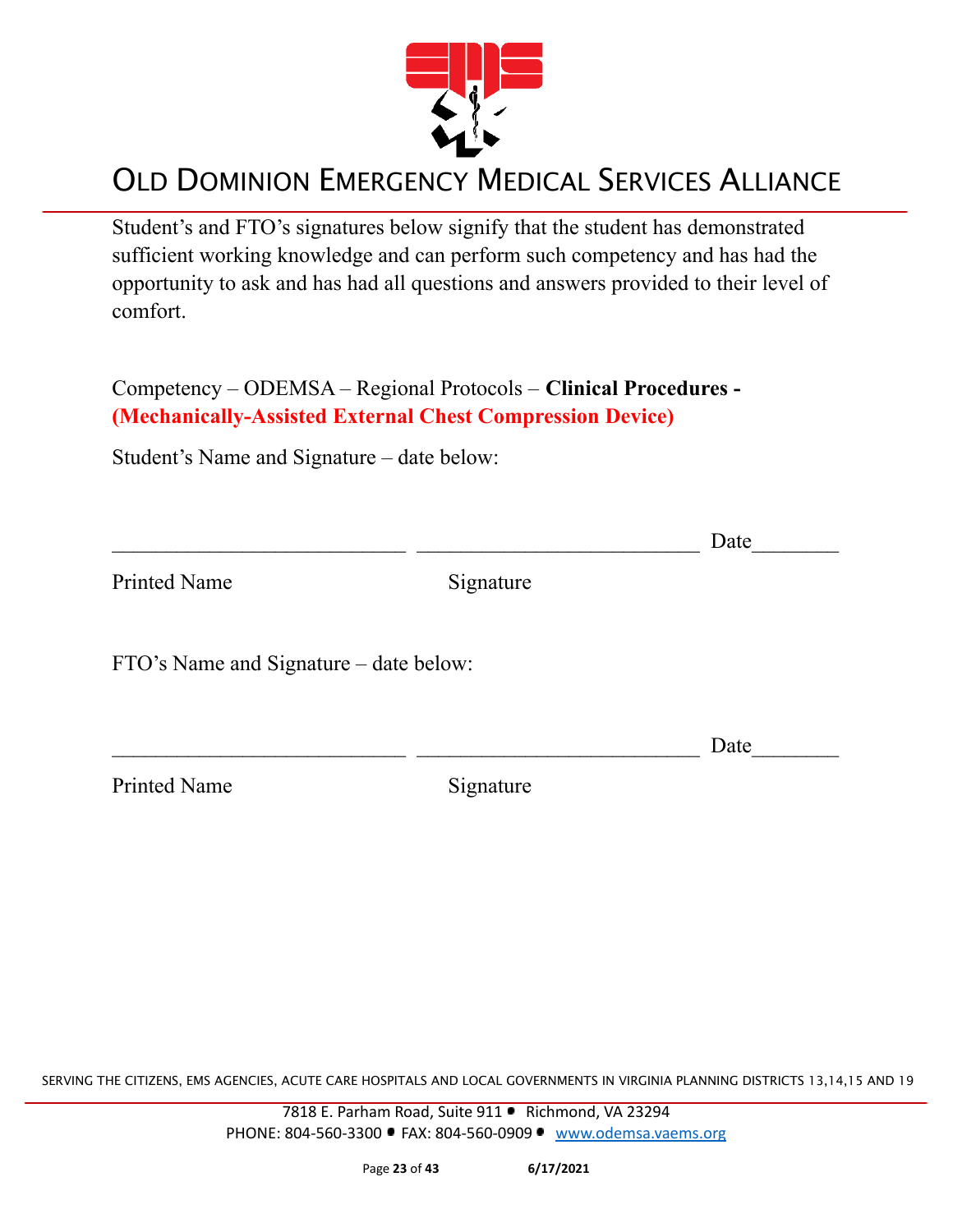

Student's and FTO's signatures below signify that the student has demonstrated sufficient working knowledge and can perform such competency and has had the opportunity to ask and has had all questions and answers provided to their level of comfort.

Competency – ODEMSA – Regional Protocols – **Clinical Procedures - (Behavioral/Patient Restraint)**

Student's Name and Signature – date below:

|                                        |           | Date |
|----------------------------------------|-----------|------|
| <b>Printed Name</b>                    | Signature |      |
| FTO's Name and Signature – date below: |           |      |
|                                        |           | Date |
| <b>Printed Name</b>                    | Signature |      |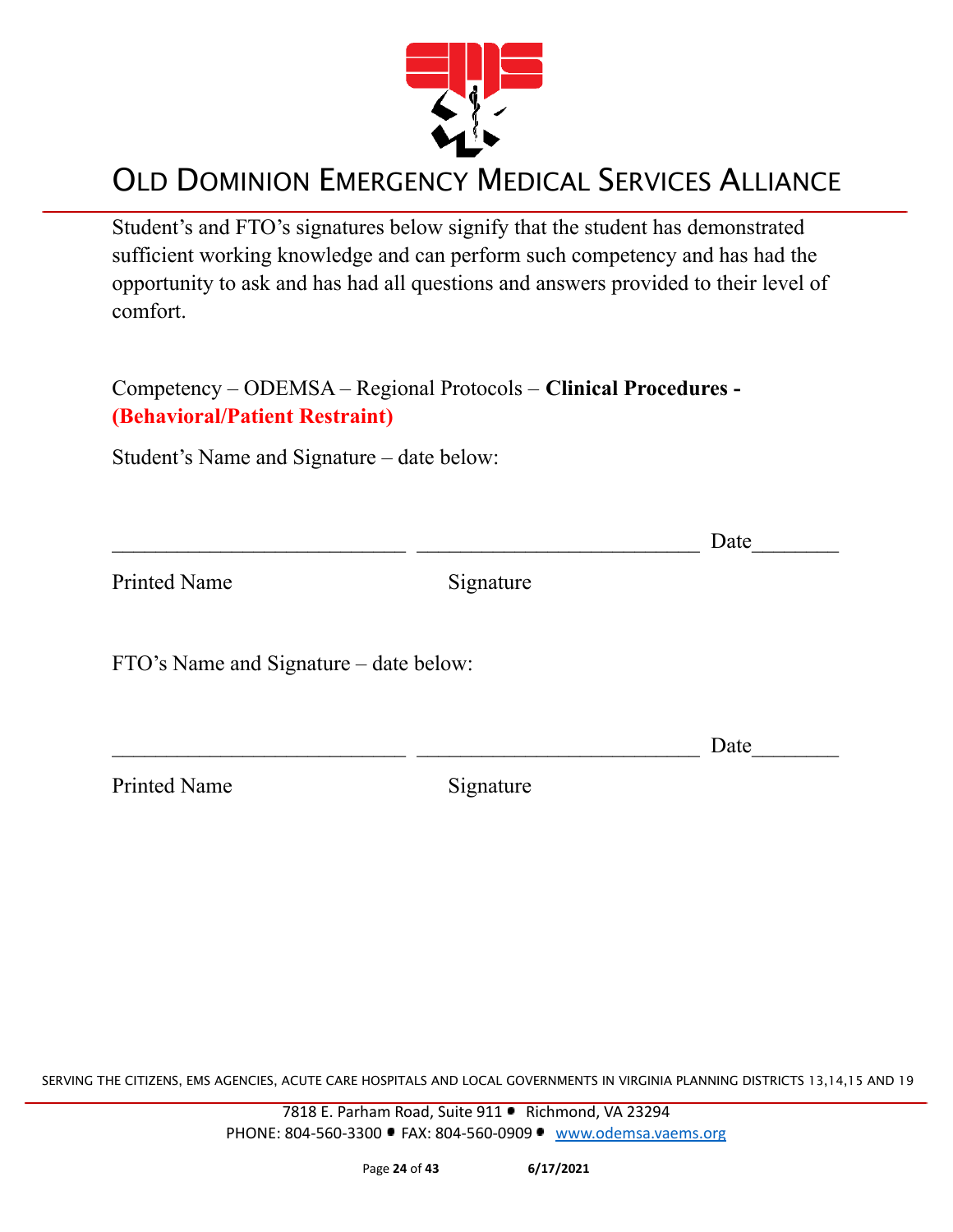

Student's and FTO's signatures below signify that the student has demonstrated sufficient working knowledge and can perform such competency and has had the opportunity to ask and has had all questions and answers provided to their level of comfort.

Competency – ODEMSA – Regional Protocols – **Clinical Procedures - (Medication Administration Cross-Check)**

Student's Name and Signature – date below:

|                                        |           | Date |
|----------------------------------------|-----------|------|
| <b>Printed Name</b>                    | Signature |      |
| FTO's Name and Signature – date below: |           |      |
|                                        |           | Date |
| <b>Printed Name</b>                    | Signature |      |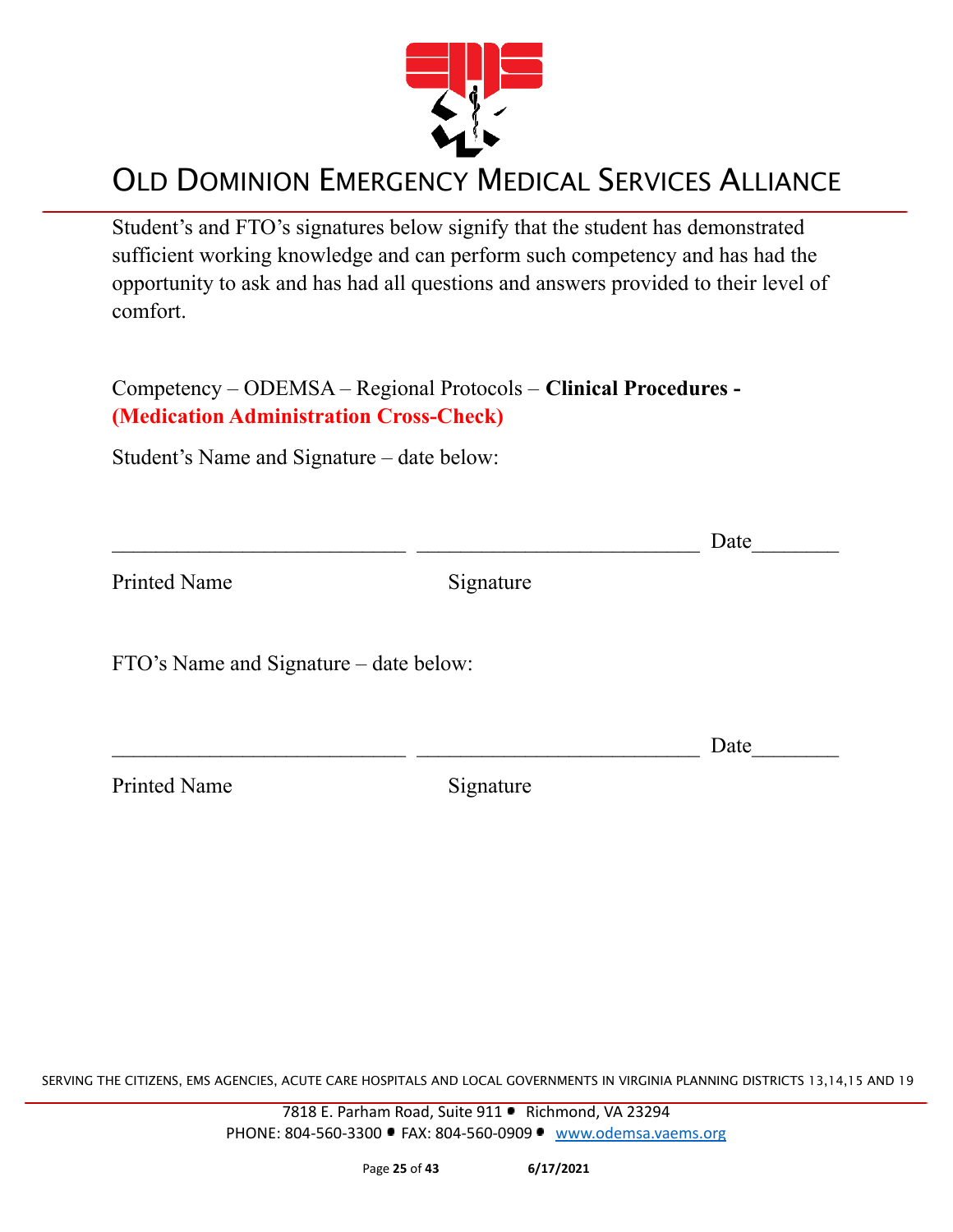

Student's and FTO's signatures below signify that the student has demonstrated sufficient working knowledge and can perform such competency and has had the opportunity to ask and has had all questions and answers provided to their level of comfort.

Competency – ODEMSA – Regional Protocols – **Clinical Procedures –**

#### **(BLS Healthcare Level CPR)**

Student's Name and Signature – date below:

|                                        |           | Date |
|----------------------------------------|-----------|------|
| <b>Printed Name</b>                    | Signature |      |
| FTO's Name and Signature – date below: |           |      |
|                                        |           | Date |
| <b>Printed Name</b>                    | Signature |      |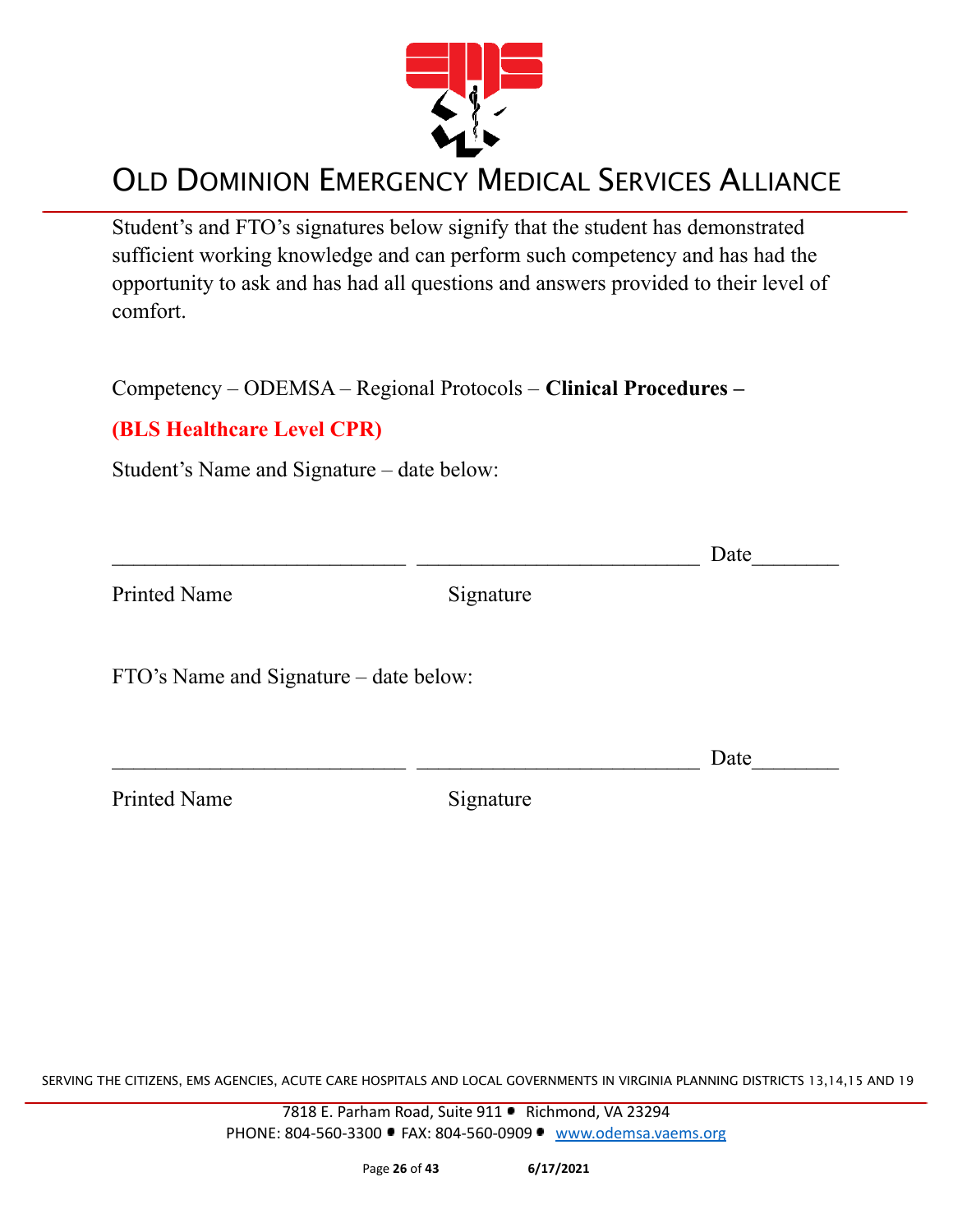

Student's and FTO's signatures below signify that the student has demonstrated sufficient working knowledge and can perform such competency and has had the opportunity to ask and has had all questions and answers provided to their level of comfort.

Competency – ODEMSA – Regional Protocols – **Clinical Procedures - (ODEMSA/Agency - Drug Box Exchange/Security Policy - Procedures)**

Student's Name and Signature – date below:

|                                        |           | Date |
|----------------------------------------|-----------|------|
| <b>Printed Name</b>                    | Signature |      |
| FTO's Name and Signature – date below: |           |      |
|                                        |           | Date |
| <b>Printed Name</b>                    | Signature |      |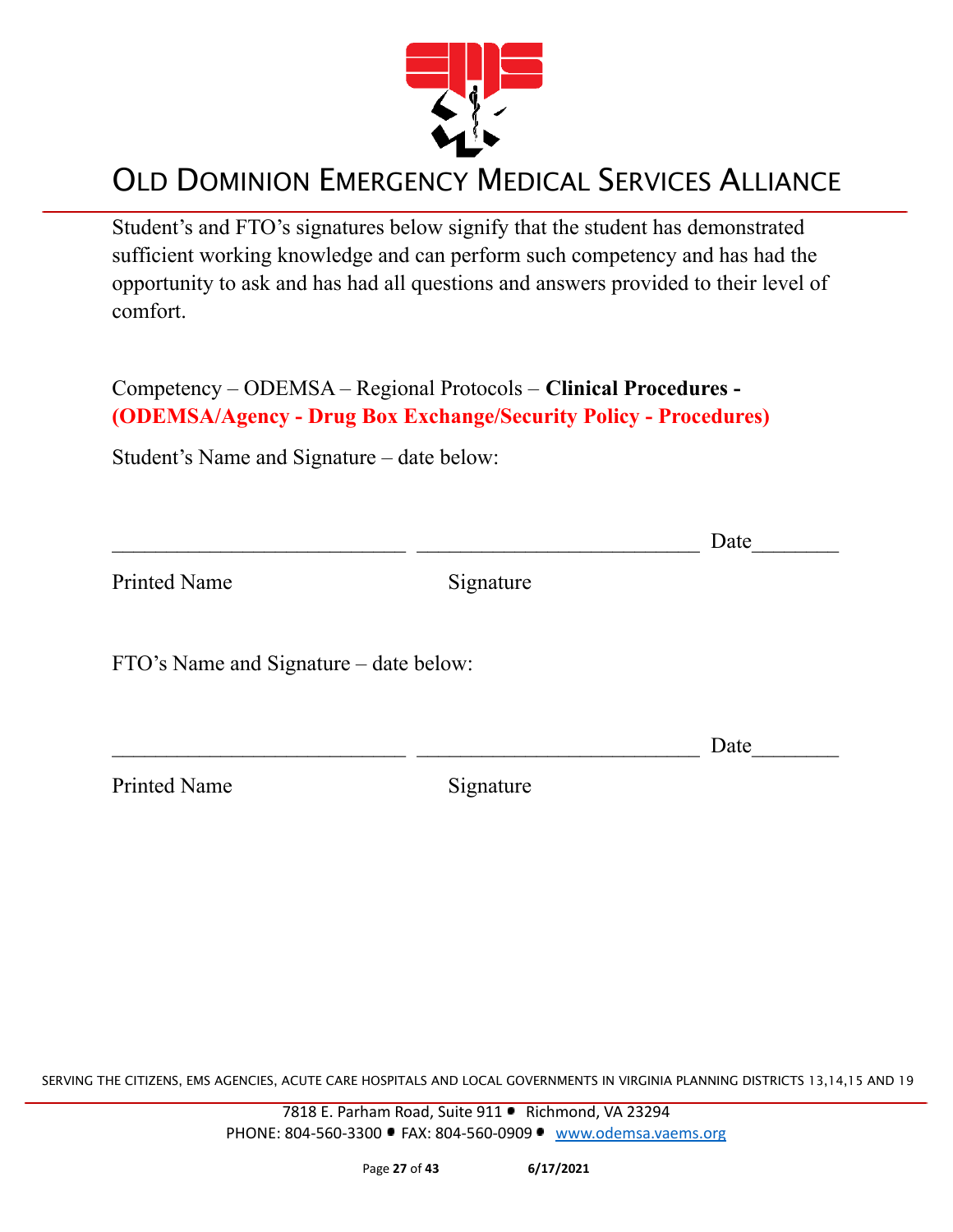

Student's and FTO's signatures below signify that the student has demonstrated sufficient working knowledge and can perform such competency and has had the opportunity to ask and has had all questions and answers provided to their level of comfort.

Competency – ODEMSA – Regional Protocols – **Clinical Procedures - (ODEMSA/Agency - Documentation - Policy - Procedures)**

Student's Name and Signature – date below:

|                                        |           | Date |
|----------------------------------------|-----------|------|
| <b>Printed Name</b>                    | Signature |      |
| FTO's Name and Signature – date below: |           |      |
|                                        |           | Date |
| <b>Printed Name</b>                    | Signature |      |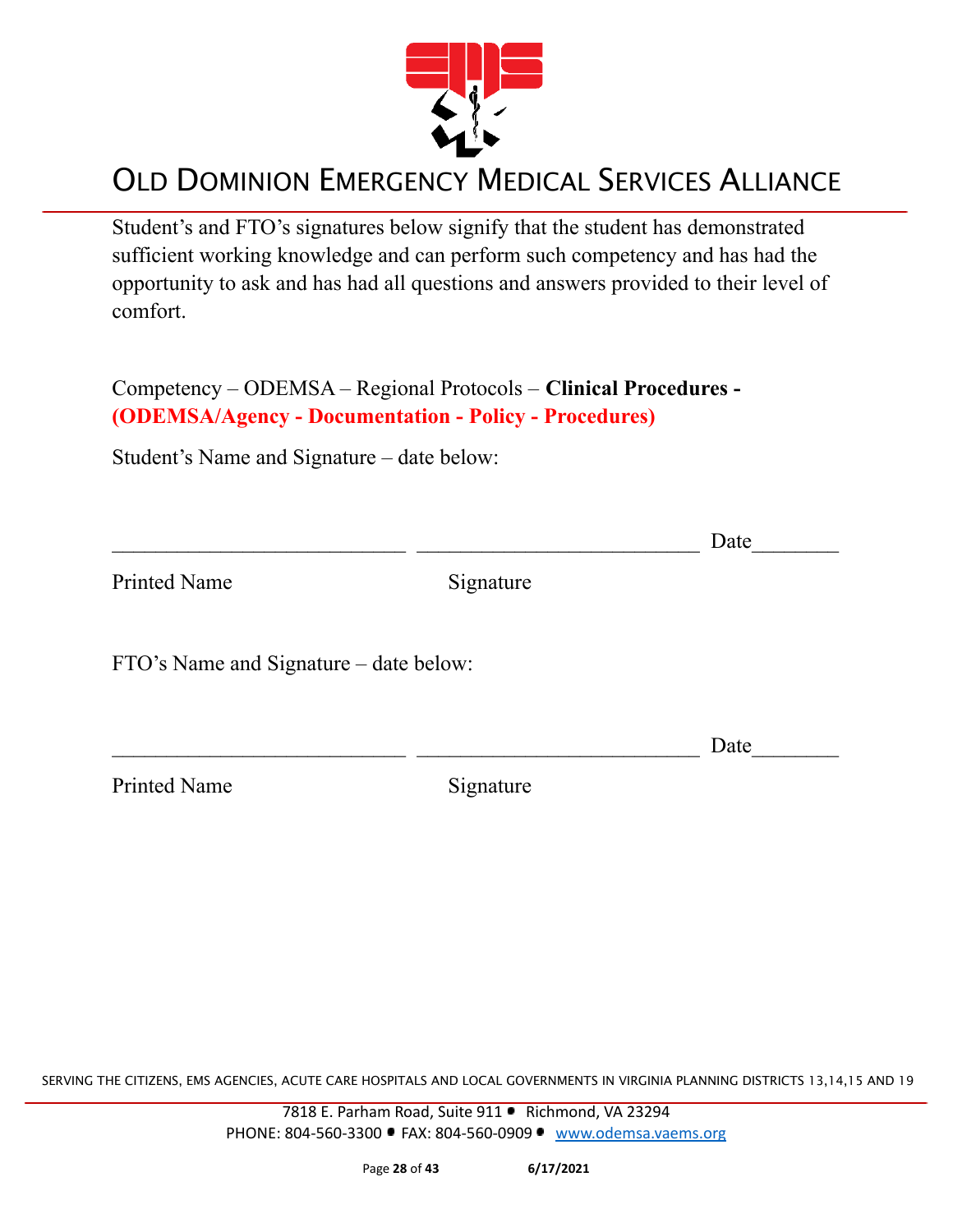

Student's and FTO's signatures below signify that the student has demonstrated sufficient working knowledge and can perform such competency and has had the opportunity to ask and has had all questions and answers provided to their level of comfort.

Competency – ODEMSA – Regional Protocols – **Clinical Procedures - (ODEMSA/Agency – Destination/Hospital Diversion - Policy - Procedures)**

Student's Name and Signature – date below:

|                                        |           | Date |
|----------------------------------------|-----------|------|
| <b>Printed Name</b>                    | Signature |      |
| FTO's Name and Signature – date below: |           |      |
|                                        |           | Date |
| <b>Printed Name</b>                    | Signature |      |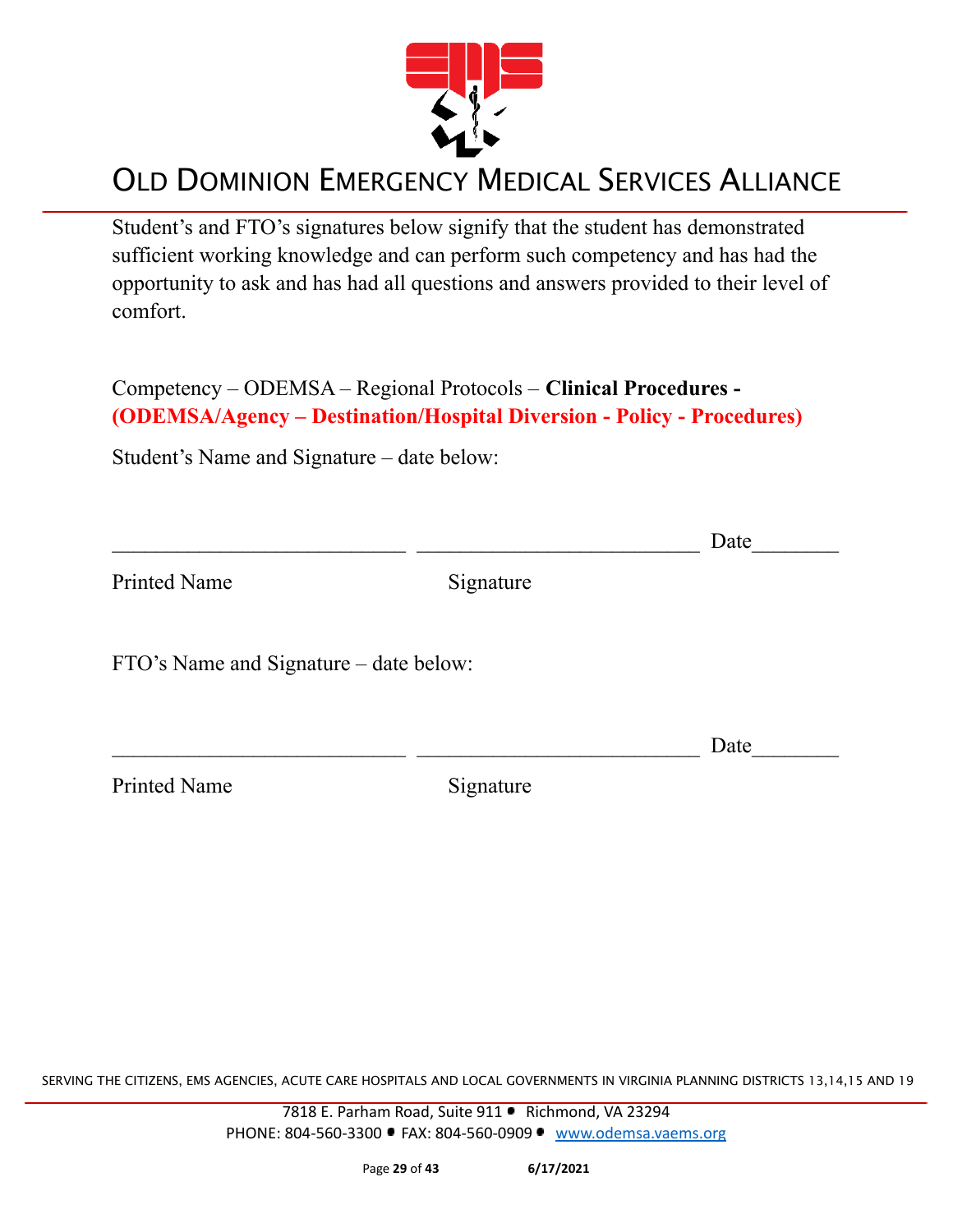

Student's and FTO's signatures below signify that the student has demonstrated sufficient working knowledge and can perform such competency and has had the opportunity to ask and has had all questions and answers provided to their level of comfort.

Competency – ODEMSA – Regional Protocols – **Clinical Procedures - (ODEMSA/Agency - Trauma Triage - Policy - Procedures)**

Student's Name and Signature – date below:

|                                        |           | Date |
|----------------------------------------|-----------|------|
| <b>Printed Name</b>                    | Signature |      |
| FTO's Name and Signature – date below: |           |      |
|                                        |           | Date |
| <b>Printed Name</b>                    | Signature |      |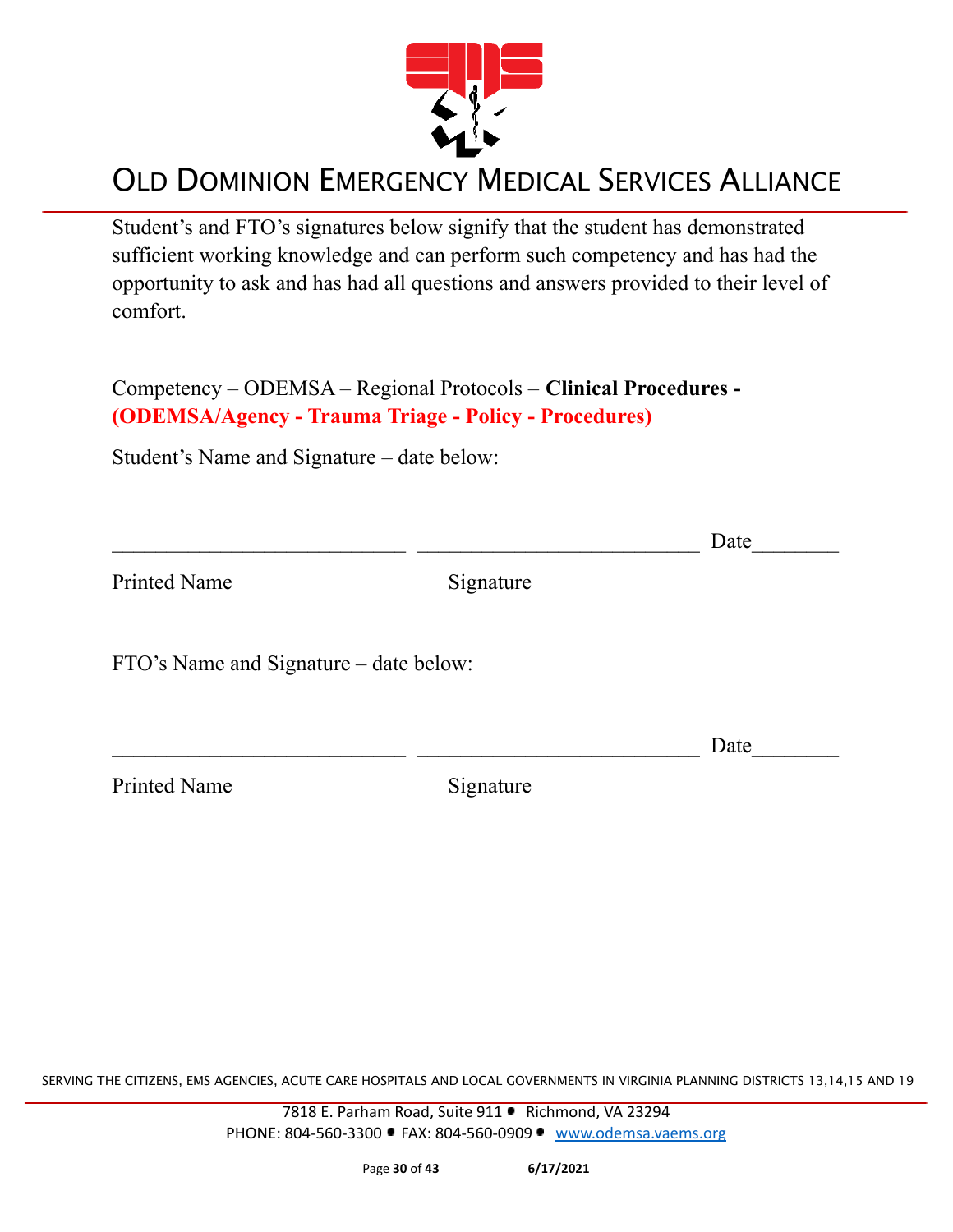

Student's and FTO's signatures below signify that the student has demonstrated sufficient working knowledge and can perform such competency and has had the opportunity to ask and has had all questions and answers provided to their level of comfort.

Competency – ODEMSA – Regional Protocols – **Clinical Procedures - (ODEMSA/Agency - Treatment of Minors - Policy - Procedures)**

Student's Name and Signature – date below:

|                                        |           | Date |
|----------------------------------------|-----------|------|
| <b>Printed Name</b>                    | Signature |      |
| FTO's Name and Signature – date below: |           |      |
|                                        |           | Date |
| <b>Printed Name</b>                    | Signature |      |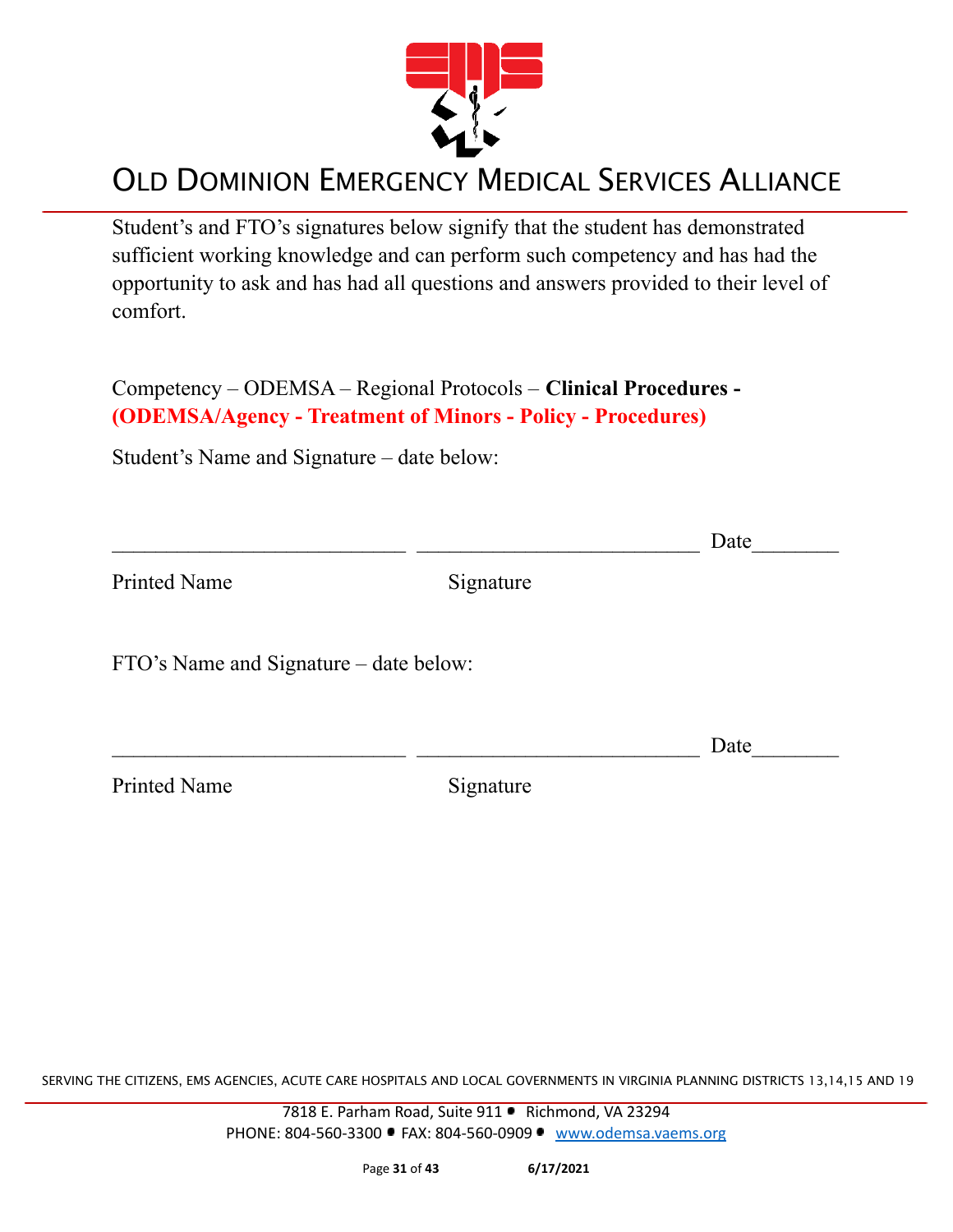

Student's and FTO's signatures below signify that the student has demonstrated sufficient working knowledge and can perform such competency and has had the opportunity to ask and has had all questions and answers provided to their level of comfort.

Competency – ODEMSA – Regional Protocols – **Clinical Procedures - (ODEMSA/Agency – Transport Destination - Policy - Procedures)**

Student's Name and Signature – date below:

|                                        |           | Date |
|----------------------------------------|-----------|------|
| Printed Name                           | Signature |      |
| FTO's Name and Signature – date below: |           |      |
|                                        |           | Date |
| <b>Printed Name</b>                    | Signature |      |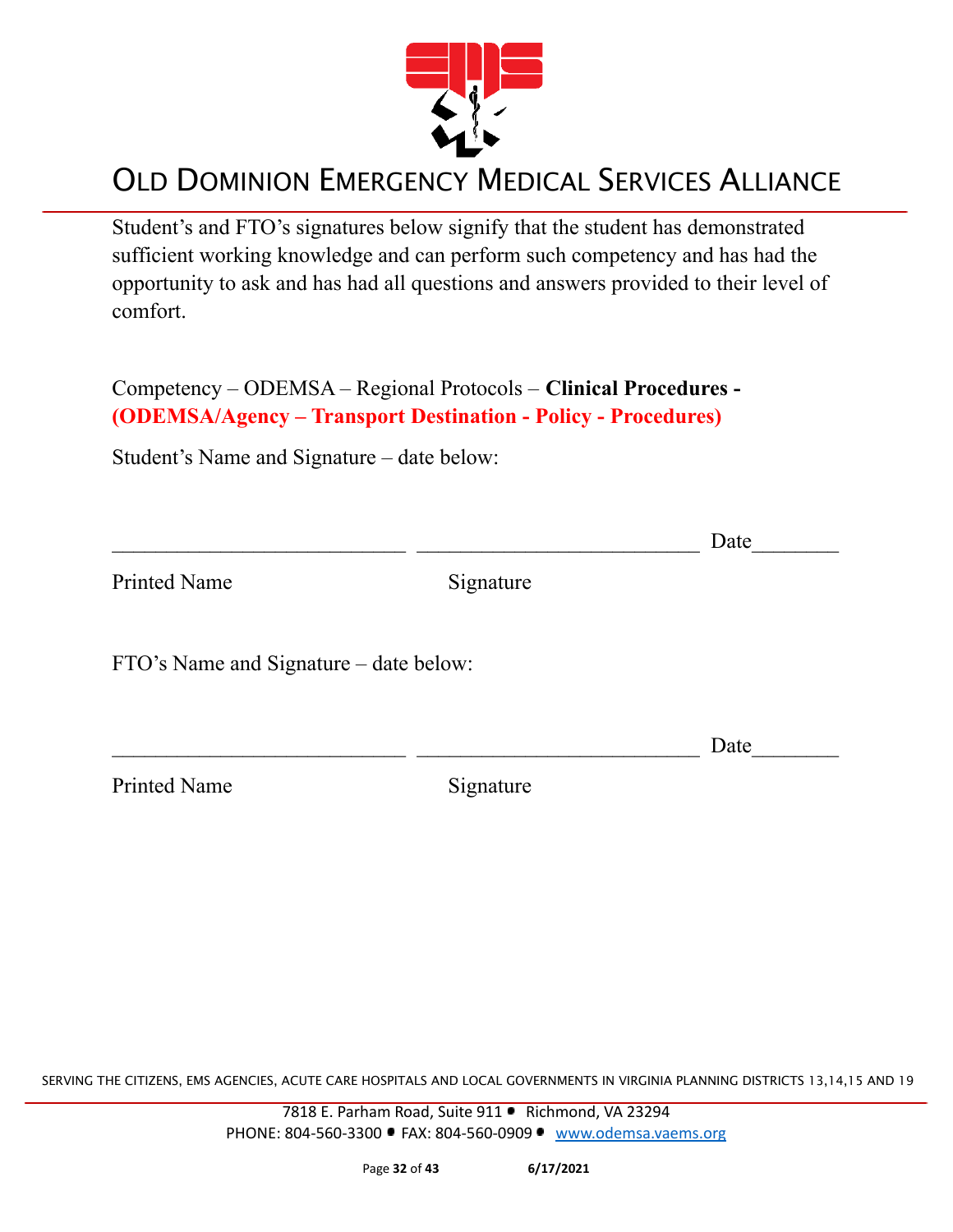

Student's and FTO's signatures below signify that the student has demonstrated sufficient working knowledge and can perform such competency and has had the opportunity to ask and has had all questions and answers provided to their level of comfort.

Competency – ODEMSA – Regional Protocols – **Clinical Procedures - (ODEMSA/Agency - Patient Refusal/Documentation - Policy - Procedures)**

Student's Name and Signature – date below:

|                                        |           | Date |
|----------------------------------------|-----------|------|
| <b>Printed Name</b>                    | Signature |      |
| FTO's Name and Signature – date below: |           |      |
|                                        |           | Date |
| <b>Printed Name</b>                    | Signature |      |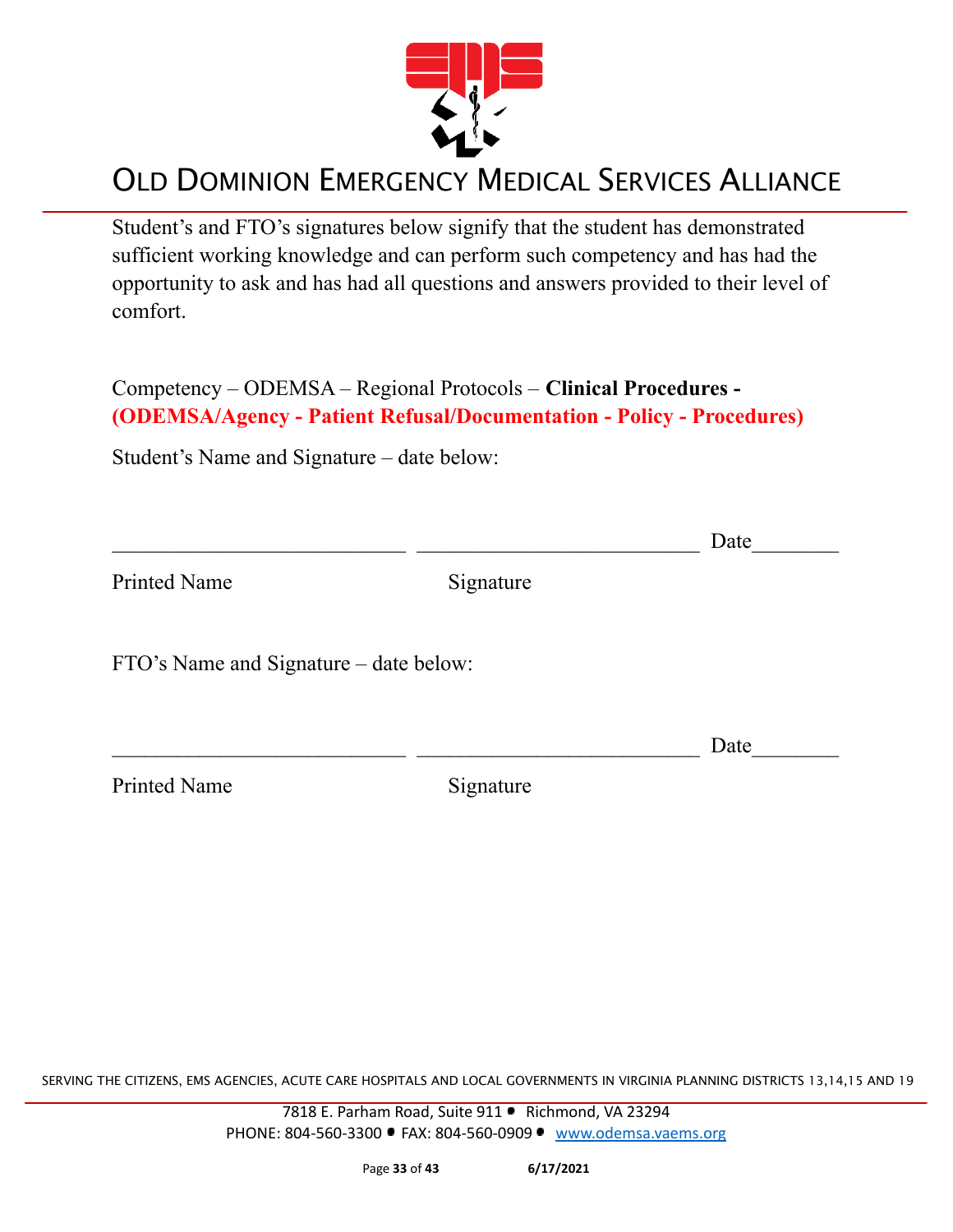

Student's and FTO's signatures below signify that the student has demonstrated sufficient working knowledge and can perform such competency and has had the opportunity to ask and has had all questions and answers provided to their level of comfort.

Competency – ODEMSA – Regional Protocols – **Clinical Procedures - (ODEMSA/Agency – Do Not Resuscitate (DNR) Orders - Policy - Procedures)**

Student's Name and Signature – date below:

|                                        |           | Date |
|----------------------------------------|-----------|------|
| <b>Printed Name</b>                    | Signature |      |
| FTO's Name and Signature – date below: |           |      |
|                                        |           | Date |
| <b>Printed Name</b>                    | Signature |      |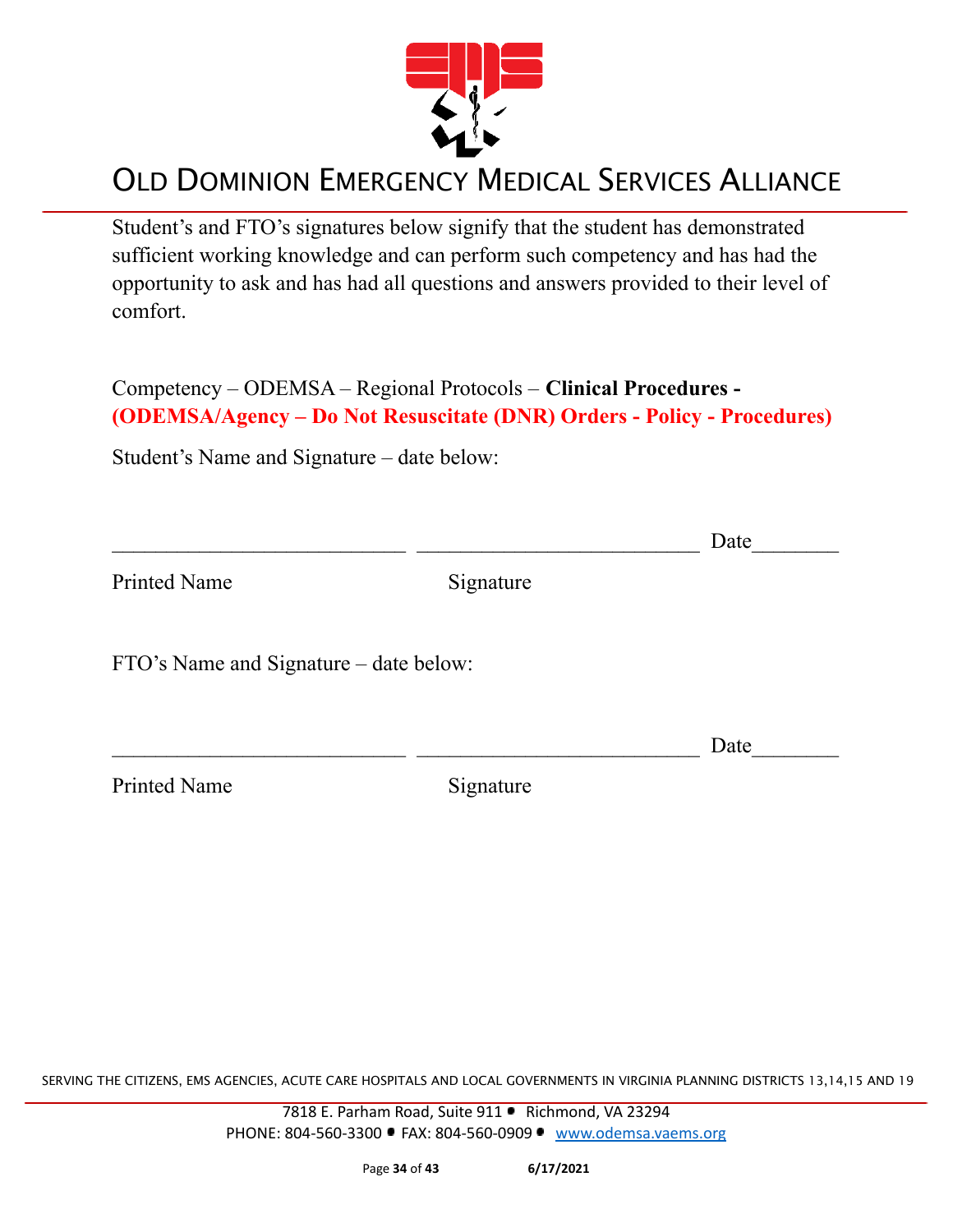

Student's and FTO's signatures below signify that the student has demonstrated sufficient working knowledge and can perform such competency and has had the opportunity to ask and has had all questions and answers provided to their level of comfort.

Competency – ODEMSA – Regional Protocols – **Clinical Procedures - (ODEMSA/Agency Cease Resuscitation Orders - Policy - Procedures)**

Student's Name and Signature – date below:

|                                        |           | Date |
|----------------------------------------|-----------|------|
| <b>Printed Name</b>                    | Signature |      |
| FTO's Name and Signature – date below: |           |      |
|                                        |           | Date |
| <b>Printed Name</b>                    | Signature |      |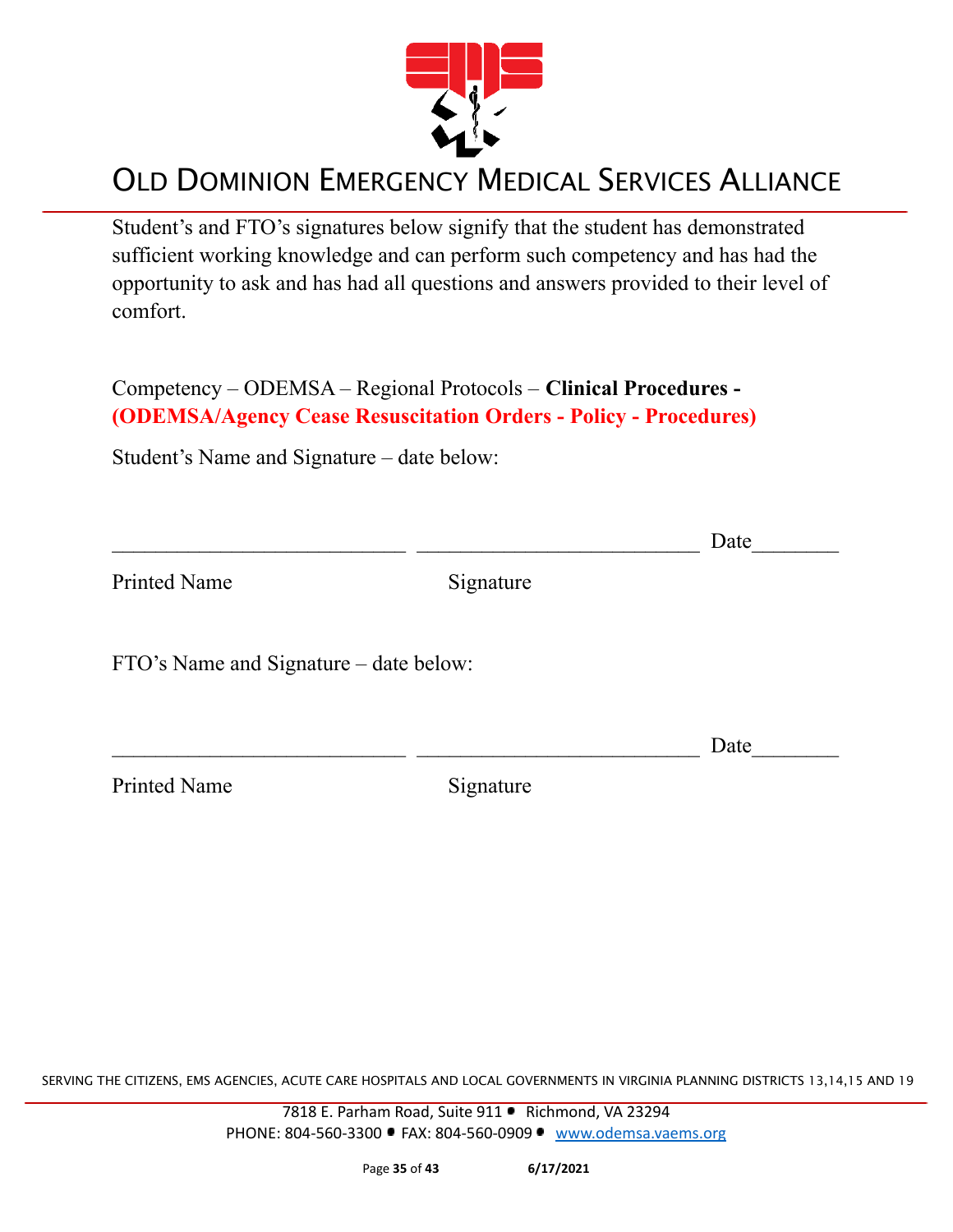

Student's and FTO's signatures below signify that the student has demonstrated sufficient working knowledge and can perform such competency and has had the opportunity to ask and has had all questions and answers provided to their level of comfort.

Competency – ODEMSA – Regional Protocols – **Clinical Procedures - (ODEMSA/Agency Traumatic Cease Resuscitation Orders - Policy - Procedures)**

Student's Name and Signature – date below:

|                                        |           | Date |
|----------------------------------------|-----------|------|
| <b>Printed Name</b>                    | Signature |      |
| FTO's Name and Signature – date below: |           |      |
|                                        |           | Date |
| <b>Printed Name</b>                    | Signature |      |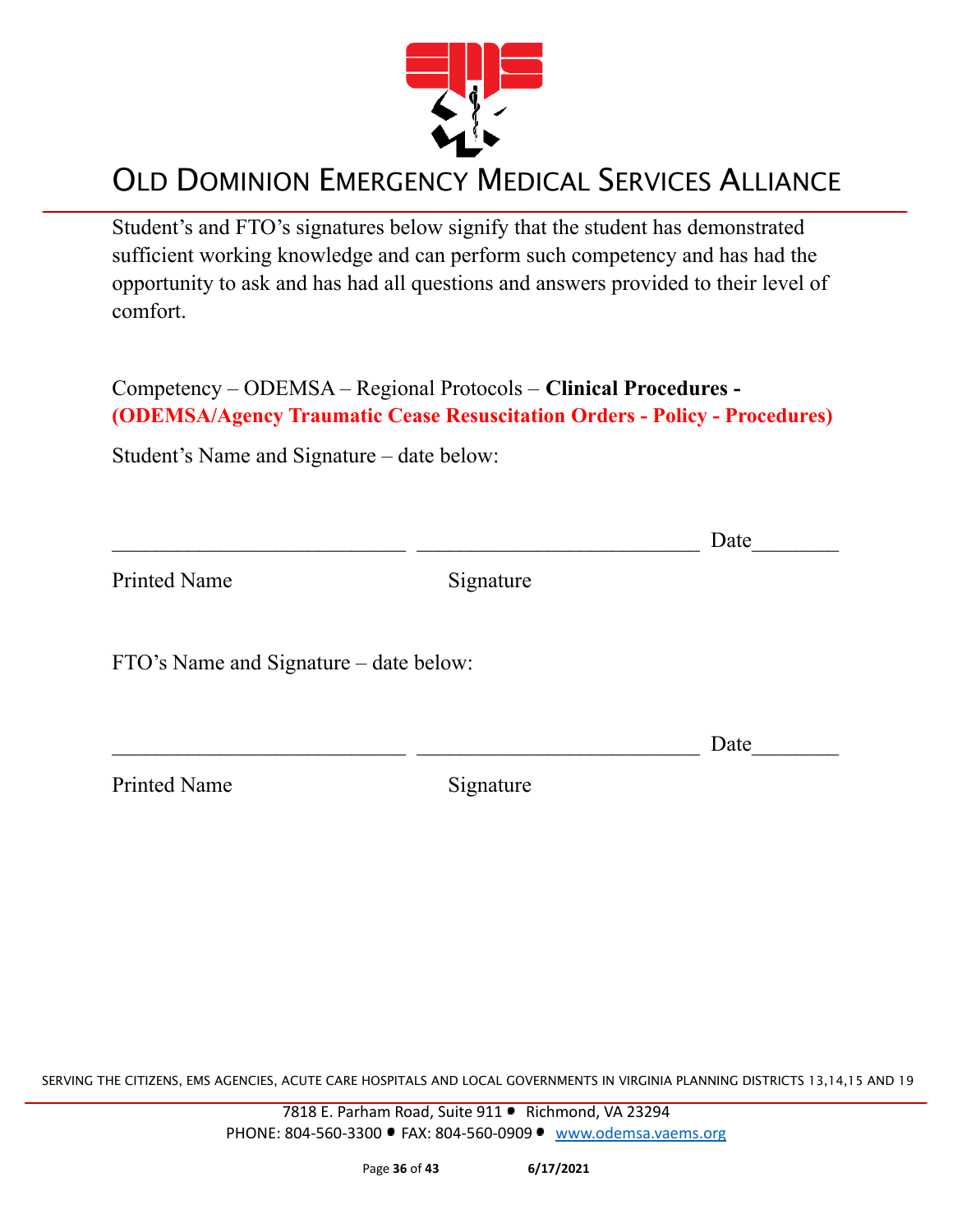

Student's and FTO's signatures below signify that the student has demonstrated sufficient working knowledge and can perform such competency and has had the opportunity to ask and has had all questions and answers provided to their level of comfort.

Competency – ODEMSA – Regional Protocols – **Clinical Procedures - (ODEMSA/Agency Inter-Facility Transfers - Policy - Procedures)**

Student's Name and Signature – date below:

|                                        |           | Date |
|----------------------------------------|-----------|------|
| <b>Printed Name</b>                    | Signature |      |
| FTO's Name and Signature – date below: |           |      |
|                                        |           | Date |
| <b>Printed Name</b>                    | Signature |      |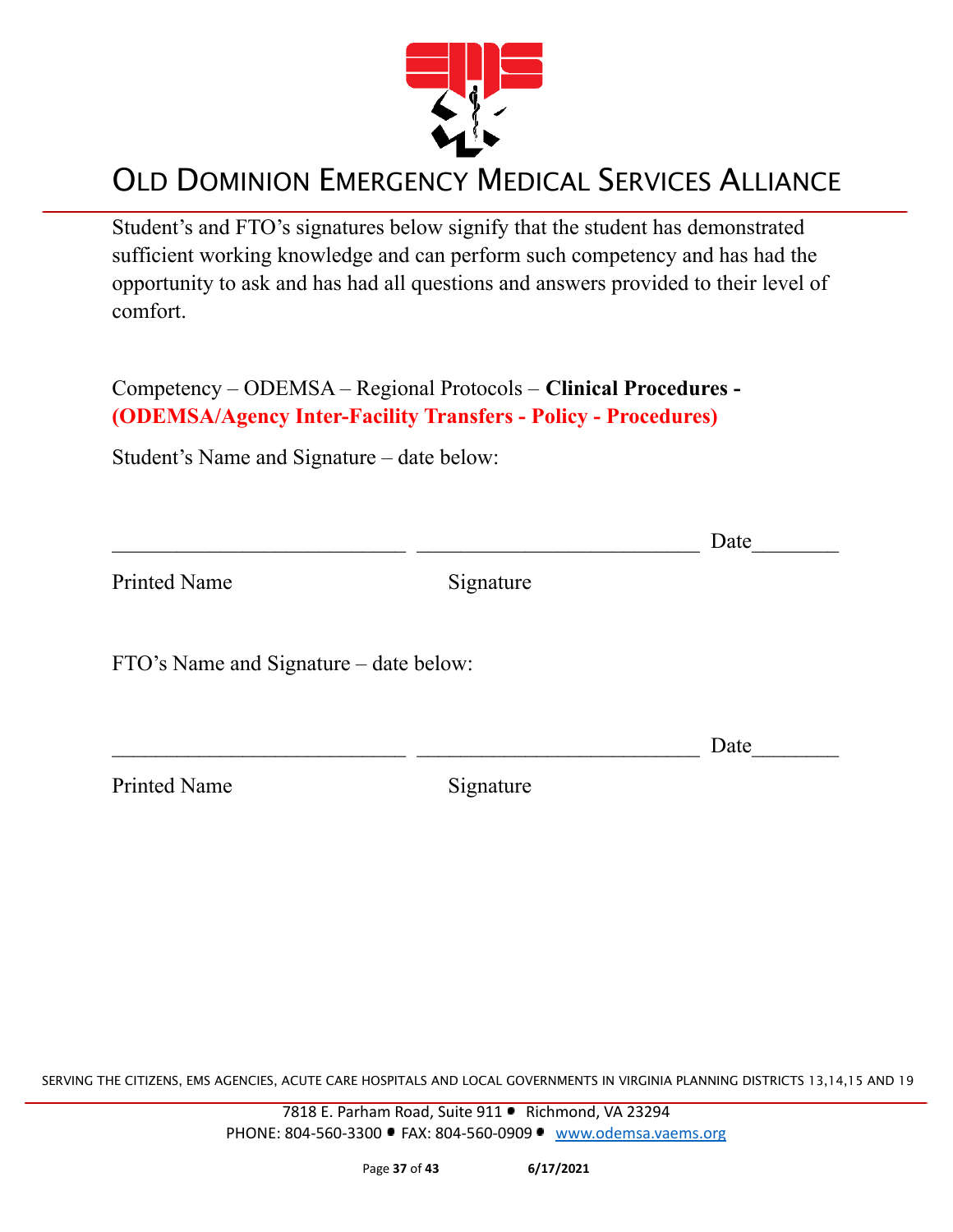

Student's and FTO's signatures below signify that the student has demonstrated sufficient working knowledge and can perform such competency and has had the opportunity to ask and has had all questions and answers provided to their level of comfort.

Competency – ODEMSA – Regional Protocols – **Clinical Procedures - (ODEMSA/Agency Infection Control - Policy - Procedures)**

Student's Name and Signature – date below:

|                                        |           | Date |
|----------------------------------------|-----------|------|
| <b>Printed Name</b>                    | Signature |      |
| FTO's Name and Signature – date below: |           |      |
|                                        |           | Date |
| <b>Printed Name</b>                    | Signature |      |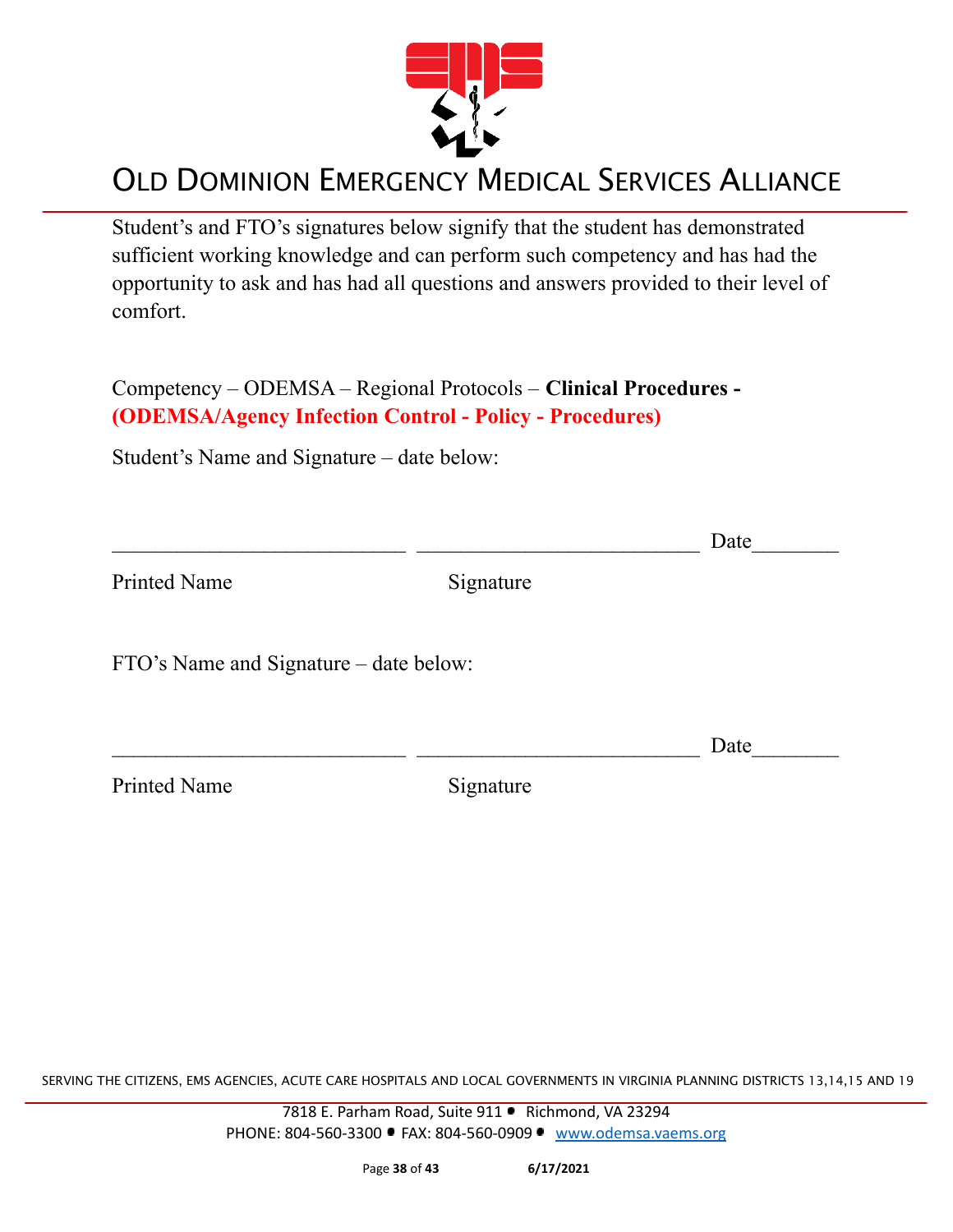

Student's and FTO's signatures below signify that the student has demonstrated sufficient working knowledge and can perform such competency and has had the opportunity to ask and has had all questions and answers provided to their level of comfort.

Competency – ODEMSA – Regional Protocols – **Clinical Procedures - (ODEMSA/Agency Infection Control - PPE - Policy - Procedures)**

Student's Name and Signature – date below:

|                                        |           | Date |
|----------------------------------------|-----------|------|
| <b>Printed Name</b>                    | Signature |      |
| FTO's Name and Signature – date below: |           |      |
|                                        |           | Date |
| <b>Printed Name</b>                    | Signature |      |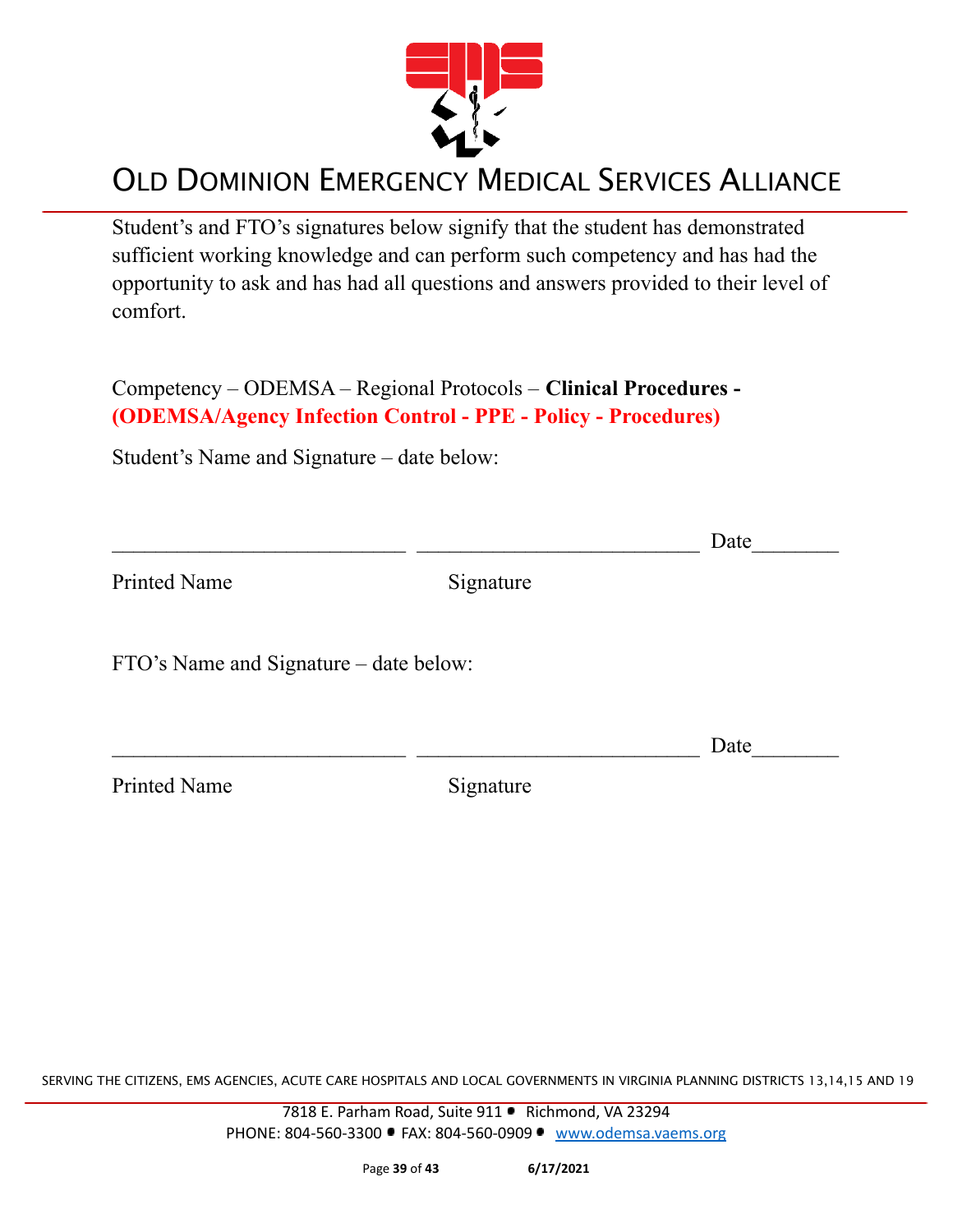

Student's and FTO's signatures below signify that the student has demonstrated sufficient working knowledge and can perform such competency and has had the opportunity to ask and has had all questions and answers provided to their level of comfort.

Competency – ODEMSA – Regional Protocols – **Clinical Procedures - (ODEMSA/Agency Infection Control - Exposure - Policy - Procedures)**

Student's Name and Signature – date below:

|                                        |           | Date |
|----------------------------------------|-----------|------|
| <b>Printed Name</b>                    | Signature |      |
| FTO's Name and Signature – date below: |           |      |
|                                        |           | Date |
| <b>Printed Name</b>                    | Signature |      |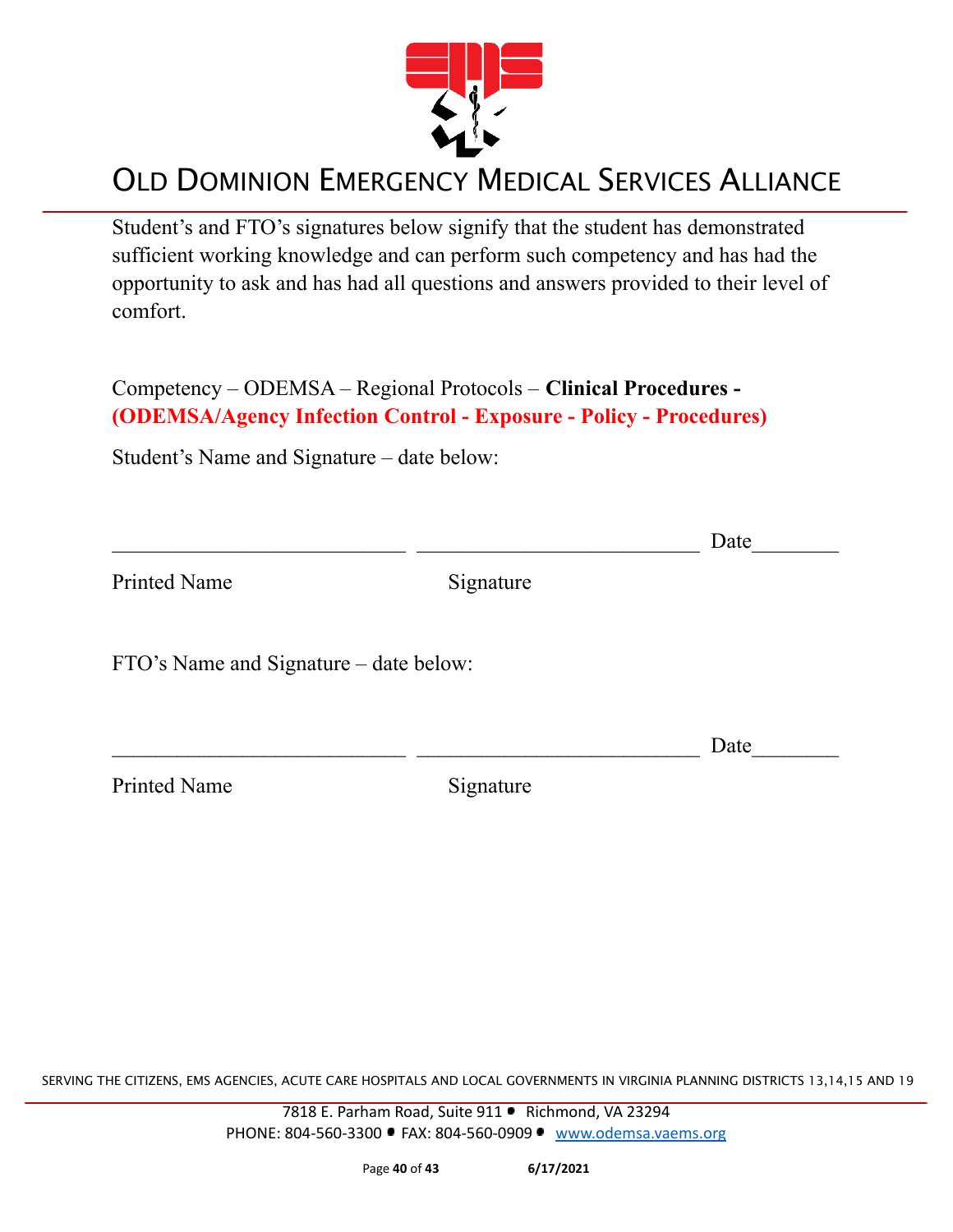

Student's and FTO's signatures below signify that the student has demonstrated sufficient working knowledge and can perform such competency and has had the opportunity to ask and has had all questions and answers provided to their level of comfort.

Competency – ODEMSA – Regional Protocols – **Clinical Procedures - (ODEMSA/Agency Mass Gatherings - Policy - Procedures)**

Student's Name and Signature – date below:

|                                        |           | Date |
|----------------------------------------|-----------|------|
| <b>Printed Name</b>                    | Signature |      |
| FTO's Name and Signature – date below: |           |      |
|                                        |           | Date |
| <b>Printed Name</b>                    | Signature |      |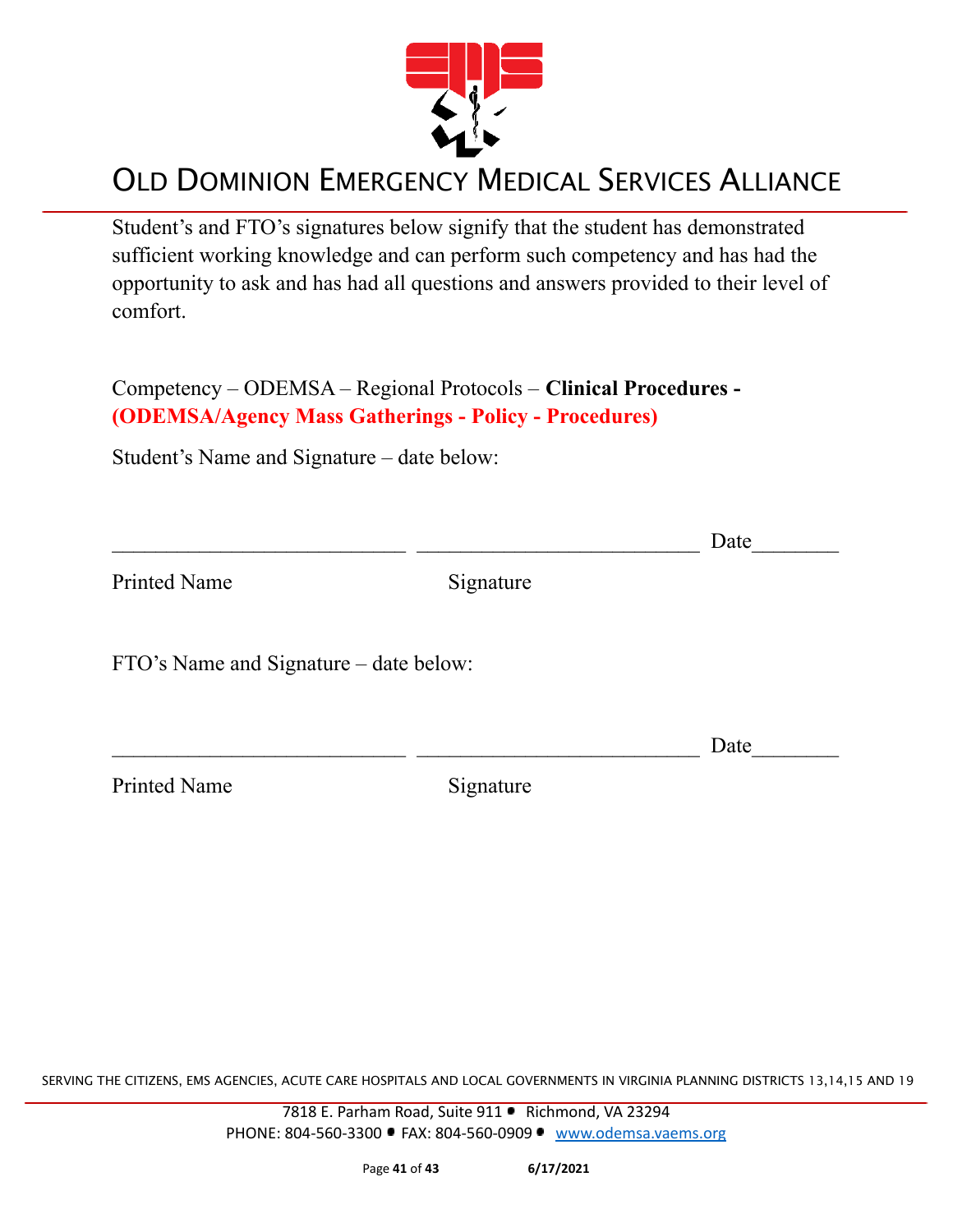

Student's and FTO's signatures below signify that the student has demonstrated sufficient working knowledge and can perform such competency and has had the opportunity to ask and has had all questions and answers provided to their level of comfort.

Competency – ODEMSA – Regional Protocols – **Clinical Procedures - (ODEMSA/Agency Documentation - MIVT - Policy - Procedures)**

Student's Name and Signature – date below:

|                                        |           | Date |
|----------------------------------------|-----------|------|
| <b>Printed Name</b>                    | Signature |      |
| FTO's Name and Signature – date below: |           |      |
|                                        |           | Date |
| <b>Printed Name</b>                    | Signature |      |